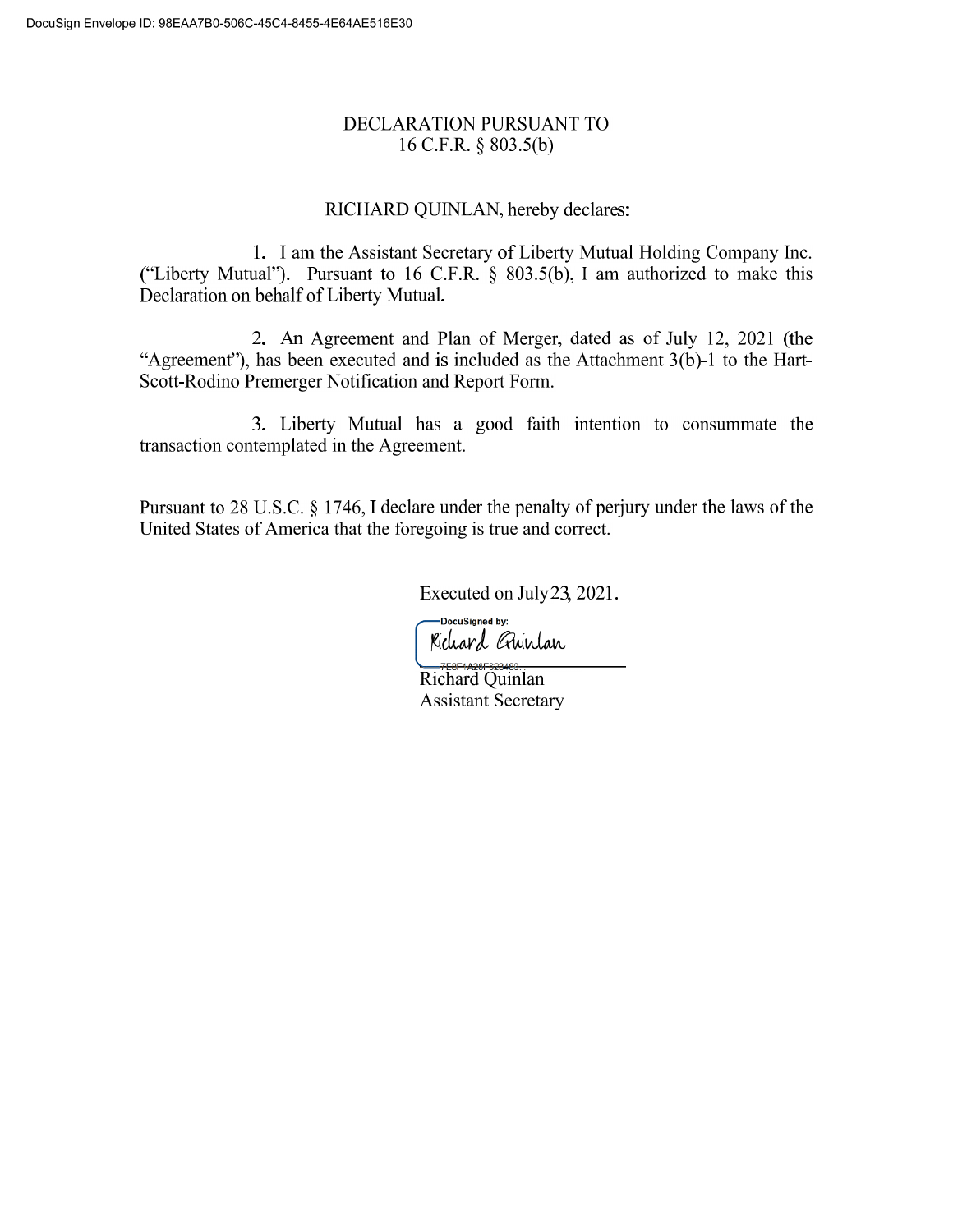|  |  |  |  |  |  | 6 C.F.R. Part 803 - Appendix |  |
|--|--|--|--|--|--|------------------------------|--|
|--|--|--|--|--|--|------------------------------|--|

| 16 C.F.R. Part 803 - Appendix                                     |                  |                                       |                                    |  |
|-------------------------------------------------------------------|------------------|---------------------------------------|------------------------------------|--|
| NOTIFICATION AND REPORT FORM FOR CERTAIN MERGERS AND ACQUISITIONS |                  |                                       | <b>TRANSACTION NUMBER ASSIGNED</b> |  |
| <b>FEE INFORMATION</b>                                            | (For Paver Only) | <b>TAXPAYER IDENTIFICATION NUMBER</b> | 04-3583679                         |  |

| <b>FEE INFORMATION</b><br>(For Payer Only)          |                                                                                                                                                                                                                                                                 | TAXPAYER IDENTIFICATION NUMBER                                                                                                                                                                               |                                                                                 |                                                            | 04-3583679<br>OR SOCIAL SECURITY NUMBER FOR NATURAL PERSONS |                                           |                                          |
|-----------------------------------------------------|-----------------------------------------------------------------------------------------------------------------------------------------------------------------------------------------------------------------------------------------------------------------|--------------------------------------------------------------------------------------------------------------------------------------------------------------------------------------------------------------|---------------------------------------------------------------------------------|------------------------------------------------------------|-------------------------------------------------------------|-------------------------------------------|------------------------------------------|
| <b>AMOUNT PAID</b>                                  | \$280,000                                                                                                                                                                                                                                                       |                                                                                                                                                                                                              | NAME OF PAYER (if different from PERSON FILING) _____ Liberty Mutual Group Inc. |                                                            |                                                             |                                           |                                          |
|                                                     |                                                                                                                                                                                                                                                                 |                                                                                                                                                                                                              | <b>WIRE TRANSFER</b>                                                            | $\bowtie$                                                  |                                                             | or CERTIFIED CHECK / MONEY ORDER ATTACHED | $\Box$                                   |
|                                                     |                                                                                                                                                                                                                                                                 |                                                                                                                                                                                                              | WIRE TRANSFER CONFIRMATION NO. 2021072386B7HU4R005021                           |                                                            |                                                             |                                           |                                          |
|                                                     |                                                                                                                                                                                                                                                                 |                                                                                                                                                                                                              | FROM (NAME OF INSTITUTION)                                                      |                                                            |                                                             | Bank of America                           |                                          |
|                                                     |                                                                                                                                                                                                                                                                 | IS THIS A CORRECTIVE FILING? $\Box$ YES $\boxtimes$ NO                                                                                                                                                       | <b>CASH TENDER OFFER?</b>                                                       | $\Box$ YES $\boxtimes$ NO                                  |                                                             | BANKRUPTCY? □ YES ⊠ NO                    |                                          |
|                                                     |                                                                                                                                                                                                                                                                 | DO YOU REQUEST EARLY TERMINATION OF THE WAITING PERIOD?<br>(Grants of early termination are published in the Federal Register and on the FTC web site, www.ftc.gov)                                          |                                                                                 | $\boxtimes$ YES $\Box$ NO                                  |                                                             |                                           |                                          |
|                                                     |                                                                                                                                                                                                                                                                 | (voluntary) IS THIS ACQUISITION SUBJECT TO NON-US FILING REQUIREMENTS?                                                                                                                                       |                                                                                 |                                                            | $\Box$ YES                                                  | $\Box$ NO                                 |                                          |
|                                                     | If YES, list jurisdictions:                                                                                                                                                                                                                                     |                                                                                                                                                                                                              |                                                                                 |                                                            |                                                             |                                           |                                          |
| <b>ITEM1</b>                                        |                                                                                                                                                                                                                                                                 | <b>HEADQUARTERS ADDRESS</b>                                                                                                                                                                                  | <b>NAME</b><br><b>ADDRESS LINE 2</b>                                            | Liberty Mutual Holding Company Inc.<br>175 Berkeley Street |                                                             |                                           |                                          |
| 1(a) PERSON FILING                                  |                                                                                                                                                                                                                                                                 |                                                                                                                                                                                                              | CITY, STATE, COUNTRY                                                            | Boston, MA, United States                                  |                                                             |                                           |                                          |
|                                                     |                                                                                                                                                                                                                                                                 |                                                                                                                                                                                                              | ZIP CODE<br>02116<br>WEB SITE                                                   | https://www.libertymutualgroup.com/                        |                                                             |                                           |                                          |
| 1(b) PERSON FILING NOTIFICATION IS                  |                                                                                                                                                                                                                                                                 |                                                                                                                                                                                                              | $\boxtimes$ an acquiring person                                                 |                                                            | $\Box$ an acquired person                                   |                                           | $\Box$ both                              |
| $\boxtimes$ Corporation                             |                                                                                                                                                                                                                                                                 | 1(c) PUT AN "X" IN THE APPROPRIATE BOX TO DESCRIBE THE PERSON FILING NOTIFICATION<br>$\Box$ Unincorporated Entity                                                                                            | □ Natural Person □ Other (Specify):                                             |                                                            |                                                             |                                           |                                          |
| 1(d) DATA FURNISHED BY<br>$\boxtimes$ calendar year |                                                                                                                                                                                                                                                                 |                                                                                                                                                                                                              | □ fiscal year (specify period): _____________ (month/year) to ____________      |                                                            |                                                             | (month/year)                              |                                          |
|                                                     |                                                                                                                                                                                                                                                                 | 1(e) PUT AN X IN THE APPROPRIATE BOX AND GIVE THE NAME AND ADDRESS OF THE ENTITY FILING NOTIFICATION,<br>IF DIFFERENT FROM THE ULTIMATE PARENT ENTITY                                                        |                                                                                 |                                                            |                                                             |                                           |                                          |
| ⊠<br>Not Applicable                                 | □ This report is being filed on behalf of<br>$\Box$ This report is being filed on behalf of the ultimate parent entity by another<br>a foreign person pursuant to $\S$ 803.4.<br>entity within the same person authorized by it to file pursuant to § 803.2(a). |                                                                                                                                                                                                              |                                                                                 |                                                            |                                                             |                                           |                                          |
|                                                     | <b>NAME</b>                                                                                                                                                                                                                                                     |                                                                                                                                                                                                              |                                                                                 |                                                            |                                                             |                                           |                                          |
| CITY, STATE, COUNTRY                                | <b>ADDRESS</b><br>ZIP CODE                                                                                                                                                                                                                                      |                                                                                                                                                                                                              |                                                                                 |                                                            |                                                             |                                           |                                          |
|                                                     |                                                                                                                                                                                                                                                                 | 1(f) NAME AND ADDRESS OF ENTITY MAKING ACQUISITION OR WHOSE ASSETS, VOTING SECURITIES OR NON-CORPORATE<br>INTERESTS ARE BEING ACQUIRED, IF DIFFERENT FROM THE ULTIMATE PARENT ENTITY IDENTIFIED IN ITEM 1(a) |                                                                                 |                                                            |                                                             |                                           |                                          |
|                                                     | NAME<br>ADDRESS                                                                                                                                                                                                                                                 | Pymatuning, Inc. and Andover, Inc., c/o Liberty Mutual Holding Company Inc.<br>175 Berkeley Street                                                                                                           |                                                                                 |                                                            |                                                             |                                           |                                          |
| CITY, STATE, COUNTRY                                | ZIP CODE                                                                                                                                                                                                                                                        | Boston, MA, United States<br>02116                                                                                                                                                                           |                                                                                 |                                                            |                                                             |                                           | $\Box$ Not Applicable                    |
|                                                     |                                                                                                                                                                                                                                                                 | PERCENT OF VOTING SECURITIES OR NON-CORPORATE INTERESTS THAT THE UPE HOLDS<br>DIRECTLY OR INDIRECTLY IN THE ACQUIRING OR ACQUIRED ENTITY IDENTIFIED IN ITEM 1(f)                                             |                                                                                 |                                                            |                                                             |                                           | 100%                                     |
|                                                     |                                                                                                                                                                                                                                                                 | 1(g) IDENTIFICATION OF PERSONS TO CONTACT REGARDING THIS REPORT                                                                                                                                              |                                                                                 |                                                            |                                                             |                                           |                                          |
| <b>CONTACT PERSON 1</b>                             |                                                                                                                                                                                                                                                                 | Rita Sinkfield Belin, Counsel                                                                                                                                                                                |                                                                                 |                                                            | <b>CONTACT PERSON 2</b>                                     | Patrick Lewis, Counsel                    |                                          |
| <b>BUSINESS ADDRESS</b>                             | <b>FIRM NAME</b>                                                                                                                                                                                                                                                | Skadden, Arps, Slate, Meagher & Flom LLP<br>One Manhattan West, 41-310                                                                                                                                       |                                                                                 |                                                            | <b>FIRM NAME</b><br><b>BUSINESS ADDRESS</b>                 | One Manhattan West                        | Skadden, Arps, Slate, Meagher & Flom LLP |
| CITY, STATE, COUNTRY                                |                                                                                                                                                                                                                                                                 | New York, NY, United States                                                                                                                                                                                  |                                                                                 | CITY, STATE, COUNTRY                                       |                                                             | New York, NY, United States               |                                          |
| TELEPHONE NUMBER                                    | <b>ZIP CODE</b>                                                                                                                                                                                                                                                 | 10001<br>(212) 735-2308                                                                                                                                                                                      |                                                                                 | ZIP CODE<br>10001<br><b>TELEPHONE NUMBER</b>               |                                                             | (212) 735-3216                            |                                          |
|                                                     | <b>FAX NUMBER</b>                                                                                                                                                                                                                                               | (917) 777-2308                                                                                                                                                                                               |                                                                                 |                                                            | <b>FAX NUMBER</b>                                           | (917) 777-3216                            |                                          |
| E-MAIL ADDRESS                                      |                                                                                                                                                                                                                                                                 | ritasinkfield.belin@skadden.com<br>1(h) IDENTIFICATION OF AN INDIVIDUAL LOCATED IN THE UNITED STATES DESIGNATED FOR THE LIMITED PURPOSE OF                                                                   |                                                                                 |                                                            | E-MAIL ADDRESS                                              | Patrick.Lewis@skadden.com                 |                                          |
|                                                     |                                                                                                                                                                                                                                                                 | RECEIVING NOTICE OF ISSUANCE OF A REQUEST FOR ADDITIONAL INFORMATION OR DOCUMENTS. (See § 803.20(b)(2)(iii).)                                                                                                |                                                                                 |                                                            |                                                             |                                           |                                          |
|                                                     | NAME<br><b>FIRM NAME</b>                                                                                                                                                                                                                                        | Not Applicable ("N/A")                                                                                                                                                                                       |                                                                                 |                                                            |                                                             |                                           |                                          |
| <b>BUSINESS ADDRESS</b>                             |                                                                                                                                                                                                                                                                 |                                                                                                                                                                                                              |                                                                                 |                                                            |                                                             |                                           |                                          |
| CITY, STATE, COUNTRY                                |                                                                                                                                                                                                                                                                 |                                                                                                                                                                                                              |                                                                                 |                                                            |                                                             |                                           |                                          |
| <b>TELEPHONE NUMBER</b>                             | <b>ZIP CODE</b>                                                                                                                                                                                                                                                 |                                                                                                                                                                                                              |                                                                                 |                                                            |                                                             |                                           |                                          |
|                                                     | <b>FAX NUMBER</b>                                                                                                                                                                                                                                               |                                                                                                                                                                                                              |                                                                                 |                                                            |                                                             |                                           |                                          |
| E-MAIL ADDRESS                                      |                                                                                                                                                                                                                                                                 |                                                                                                                                                                                                              |                                                                                 |                                                            |                                                             |                                           |                                          |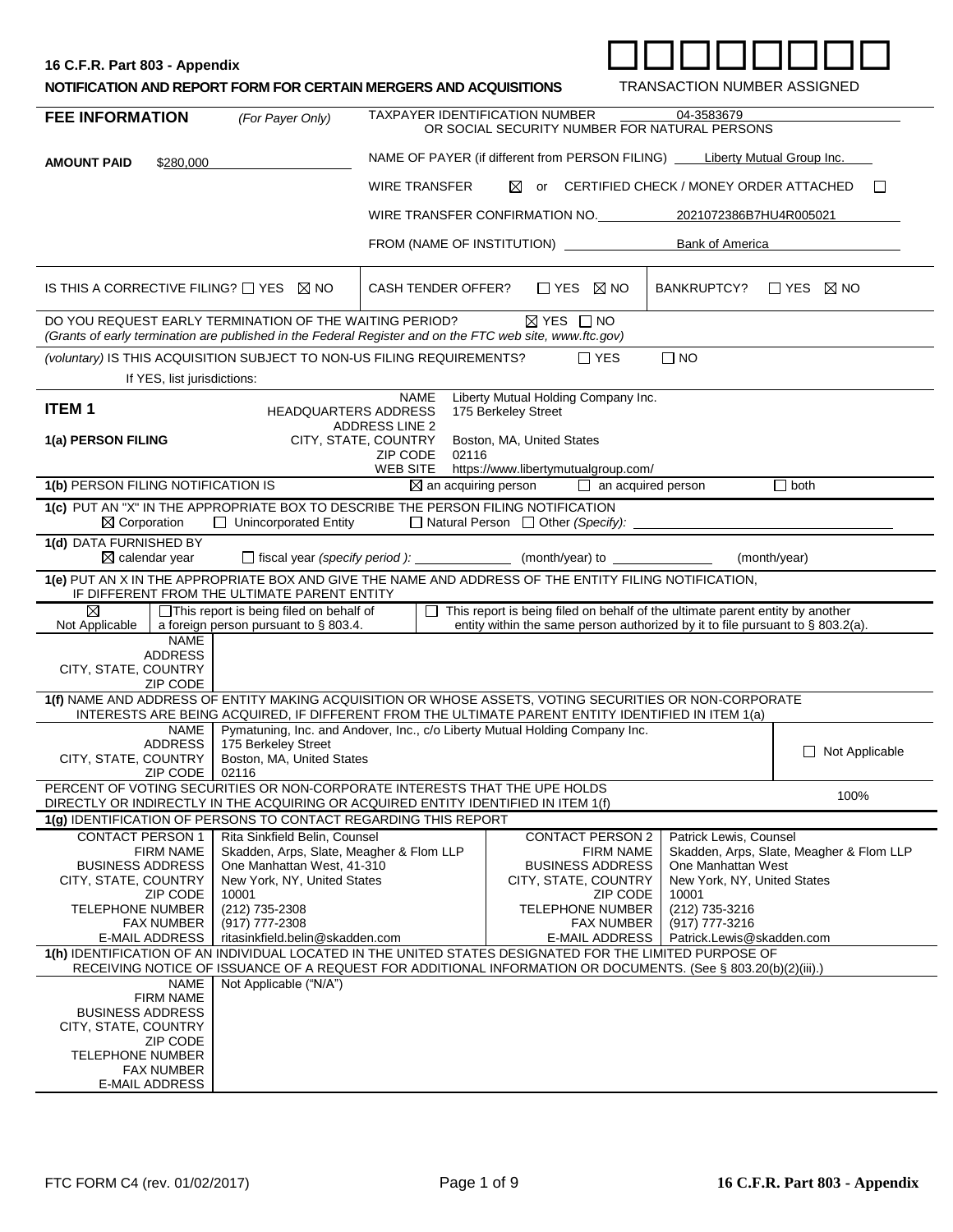| NAME OF PERSON FILING NOTIFICATION |
|------------------------------------|
|                                    |

Liberty Mutual Holding Company Inc. **DATE July 23, 2021** 

# **ITEM 2**

| 2(a) LIST NAMES OF ULTIMATE PARENT ENTITIES OF ALL<br><b>ACQUIRING PERSONS</b>                                                                                                                       |                                                                   |  | <b>ACQUIRED PERSONS</b>                                                  | LIST NAMES OF ULTIMATE PARENT ENTITIES OF ALL    |        |  |  |
|------------------------------------------------------------------------------------------------------------------------------------------------------------------------------------------------------|-------------------------------------------------------------------|--|--------------------------------------------------------------------------|--------------------------------------------------|--------|--|--|
| <b>NAME</b>                                                                                                                                                                                          | NON-<br><b>REPORTABLE</b>                                         |  |                                                                          | <b>NAME</b><br>NON-<br><b>REPORTABLE</b>         |        |  |  |
| <b>Liberty Mutual Holding Company</b>                                                                                                                                                                | □                                                                 |  |                                                                          | <b>State Automobile Mutual Insurance Company</b> | $\Box$ |  |  |
| 2(b) THIS ACQUISITION IS (put an X in all the boxes that apply)                                                                                                                                      |                                                                   |  |                                                                          |                                                  |        |  |  |
| an acquisition of assets<br>ப                                                                                                                                                                        |                                                                   |  | $\perp$                                                                  | a consolidation (see § 801.2)                    |        |  |  |
| a merger (see $\S$ 801.2)<br>⊠                                                                                                                                                                       |                                                                   |  | ⊠                                                                        | an acquisition of voting securities              |        |  |  |
| an acquisition subject to $\S$ 801.2(e)<br>⊔                                                                                                                                                         |                                                                   |  | a secondary acquisition                                                  |                                                  |        |  |  |
| a formation of a joint venture of other corporation (see $\S$ 801.40) or<br>ΙI                                                                                                                       |                                                                   |  |                                                                          | an acquisition subject to § 801.31               |        |  |  |
| unincorporated entity (see § 801.40 or § 801.50)                                                                                                                                                     |                                                                   |  | $\Box$                                                                   | an acquisition of non-corporate interests        |        |  |  |
| an acquisition subject to § 801.30 (specify type)<br>⊔                                                                                                                                               |                                                                   |  | other (specify)<br>П                                                     |                                                  |        |  |  |
| 2(c) INDICATE THE HIGHEST NOTIFICATION THRESHOLD IN § 801.1(h) FOR WHICH THIS FORM IS BEING FILED<br>(acquiring person only in an acquisition of voting securities)                                  |                                                                   |  |                                                                          |                                                  |        |  |  |
| \$50 million<br>\$100 million<br>\$500 million<br>$\boxtimes$ 50%<br>N/A<br>25% (see Instructions)<br>(as adjusted)<br>(as adjusted)<br>(as adjusted)<br>(as adjusted)                               |                                                                   |  |                                                                          |                                                  |        |  |  |
| 2(d)(i) VALUE OF VOTING SECURITIES<br>(v) VALUE OF NON-CORPORATE<br>ALREADY HELD (\$MM)<br>INTERESTS ALREADY HELD (\$MM)                                                                             |                                                                   |  |                                                                          |                                                  |        |  |  |
| \$0                                                                                                                                                                                                  | N/A                                                               |  |                                                                          |                                                  |        |  |  |
| (ii) PERCENTAGE OF VOTING SECURITIES<br>ALREADY HELD                                                                                                                                                 | (vi) PERCENTAGE OF NON-CORPORATE<br><b>INTERESTS ALREADY HELD</b> |  |                                                                          |                                                  |        |  |  |
| $0\%$                                                                                                                                                                                                | N/A                                                               |  |                                                                          |                                                  |        |  |  |
| (iii) TOTAL VALUE OF VOTING<br>(vii) TOTAL VALUE OF NON-CORPORATE<br>SECURITIES TO BE HELD AS A RESULT<br>INTERESTS TO BE HELD AS A RESULT OF<br>OF THE ACQUISITION (\$MM)<br>THE ACQUISITION (\$MM) |                                                                   |  | (ix) VALUE OF ASSETS TO BE HELD AS<br>A RESULT OF THE ACQUISITION (\$MM) |                                                  |        |  |  |
| An amount that exceeds \$919.9<br>N/A                                                                                                                                                                |                                                                   |  | N/A                                                                      |                                                  |        |  |  |
| (iv) TOTAL PERCENTAGE OF VOTING<br>(viii) TOTAL PERCENTAGE OF NON-<br>SECURITIES TO BE HELD AS A RESULT OF<br>THE ACQUISITION<br>A RESULT OF THE ACQUISITION                                         |                                                                   |  | (x) AGGREGATE TOTAL VALUE (\$MM)<br>CORPORATE INTERESTS TO BE HELD AS    |                                                  |        |  |  |
| 100%                                                                                                                                                                                                 | N/A                                                               |  |                                                                          | An amount that exceeds \$919.9                   |        |  |  |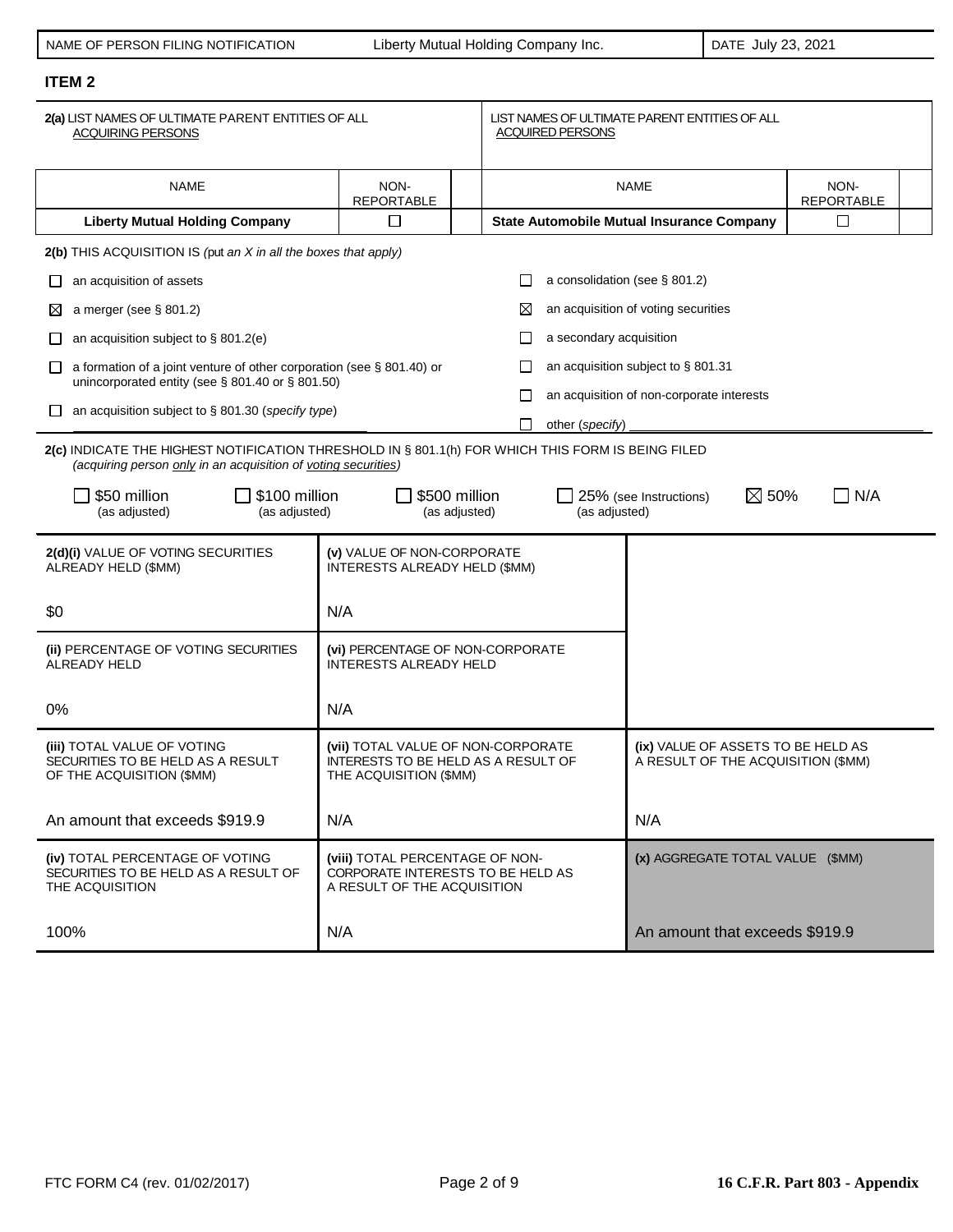**3(a)** DESCRIPTION OF ACQUISITION

| <b>ACQUIRING UPE(S)</b>      |                                         | <b>ACQUIRED UPE(S)</b>      |                                      |  |
|------------------------------|-----------------------------------------|-----------------------------|--------------------------------------|--|
| <b>NAME</b>                  | Liberty Mutual Holding Company Inc.     | <b>NAME</b>                 | State Automobile Mutual Insurance    |  |
|                              |                                         |                             | Company                              |  |
| <b>ADDRESS</b>               | 175 Berkeley Street                     | <b>ADDRESS</b>              | 518 E. Broad St.                     |  |
| ADDRESS LINE 2               |                                         | ADDRESS LINE 2              |                                      |  |
| CITY, STATE                  | Boston, MA                              | CITY, STATE                 | Columbus, OH<br>43215, United States |  |
| ZIP CODE, COUNTRY            | 02116, United States                    | ZIP CODE, COUNTRY           |                                      |  |
| <b>ACQUIRING ENTITY(IES)</b> |                                         | <b>ACQUIRED ENTITY(IES)</b> |                                      |  |
| <b>NAME</b>                  | Pymatuning, Inc.                        | <b>NAME</b>                 | State Automobile Mutual Insurance    |  |
|                              |                                         |                             | Company                              |  |
| <b>ADDRESS</b>               | c/o Liberty Mutual Holding Company Inc. | <b>ADDRESS</b>              | 518 E. Broad St.                     |  |
| ADDRESS LINE 2               |                                         | ADDRESS LINE 2              |                                      |  |
|                              | 175 Berkeley Street                     |                             |                                      |  |
| CITY, STATE                  | Boston, MA                              | CITY, STATE                 | Columbus, OH                         |  |
| ZIP CODE, COUNTRY            | 02116, United States                    | ZIP CODE, COUNTRY           | 43215, United States                 |  |
| <b>NAME</b>                  | Andover, Inc.                           | <b>NAME</b>                 | State Auto Financial Corporation     |  |
| <b>ADDRESS</b>               | c/o Liberty Mutual Holding Company Inc. | <b>ADDRESS</b>              | 518 E. Broad St.                     |  |
| ADDRESS LINE 2               | 175 Berkeley Street                     | ADDRESS LINE 2              |                                      |  |
| CITY, STATE                  | Boston, MA                              | CITY, STATE                 | Columbus, OH                         |  |
| ZIP CODE, COUNTRY            | 02116, United States                    | ZIP CODE, COUNTRY           | 43215, United States                 |  |

#### TRANSACTION DESCRIPTION

An Agreement and Plan of Merger and Combination, dated as of July 12, 2021 (the "Agreement") has been executed by and among Liberty Mutual Holding Company Inc. ("LMHC"), Pymatuning, Inc., a wholly-owned direct subsidiary of LMHC ("Merger I"), Andover, Inc., a wholly-owned direct subsidiary of LMHC ("Merger Sub II"), State Automobile Mutual Insurance Company ("SAM") and State Auto Financial Corporation ("STFC"). In accordance with the terms of the Agreement, Merger Sub II will merge with and into SAM, with SAM surviving such merger as a reorganized stock insurance subsidiary of LMHC, each SAM Member (as defined in the Agreement) will receive equity rights in LMHC (the "SAM Transaction"). Simultaneously with the SAM Transaction, the Agreement provides for LMHC to acquire STFC through the merger of Merger Sub I with and into STFC, with STFC continuing as the surviving corporation (the "STFC Merger," together with the SAM Transaction, the "Transactions").

SAM and STFC are engaged in the underwriting and distribution of personal lines and small commercial insurance.

Pursuant to the Agreement, each share of STFC's common stock, no par value per share (each, a "Share"), that is issued and outstanding immediately prior to the effective time of the STFC Merger (other than the SAM Owned Shares, the Cancelled Shares and the Dissenting Shares) shall be converted automatically into the right to receive an amount in cash, without interest, equal to \$52.00, and shall be automatically cancelled and retired and cease to exist. The total value of equity of the Transactions is an amount that will exceed \$919.9 million. The acquisition of the LMHC membership interests by each SAM Member will not require a notification under the Hart-Scott-Rodino Antitrust Improvements Act of 1976, as amended (the "HSR Act") because no individual SAM Member will hold LMHC equity with a value that exceeds \$92 million.

Consummation of the Transactions is subject to certain closing conditions, including the expiration or termination of the waiting period under the Hart-Scott-Rodino Antitrust Improvements Act of 1976, as amended. Closing will occur on the third Business Day (as defined in the Agreement) after all of the conditions set forth in Article VIII of the Agreement are satisfied or waived or at such other place, time and date as the LMHC, SAM and STFC may agree in writing.

The parties used "Horseshoe" and "Patriot" as code names for the Transactions.

**3(b)** *SUBMIT A COPY OF THE MOST RECENT VERSION OF THE CONTRACT OR AGREEMENT (or letter of intent to merge or acquire)*

*(IF SUBMITTING PAPER, DO NOT ATTACH THE DOCUMENT TO THIS PAGE)* ATTACHMENT NUMBER OF CONTRACT OR AGREEMENT 1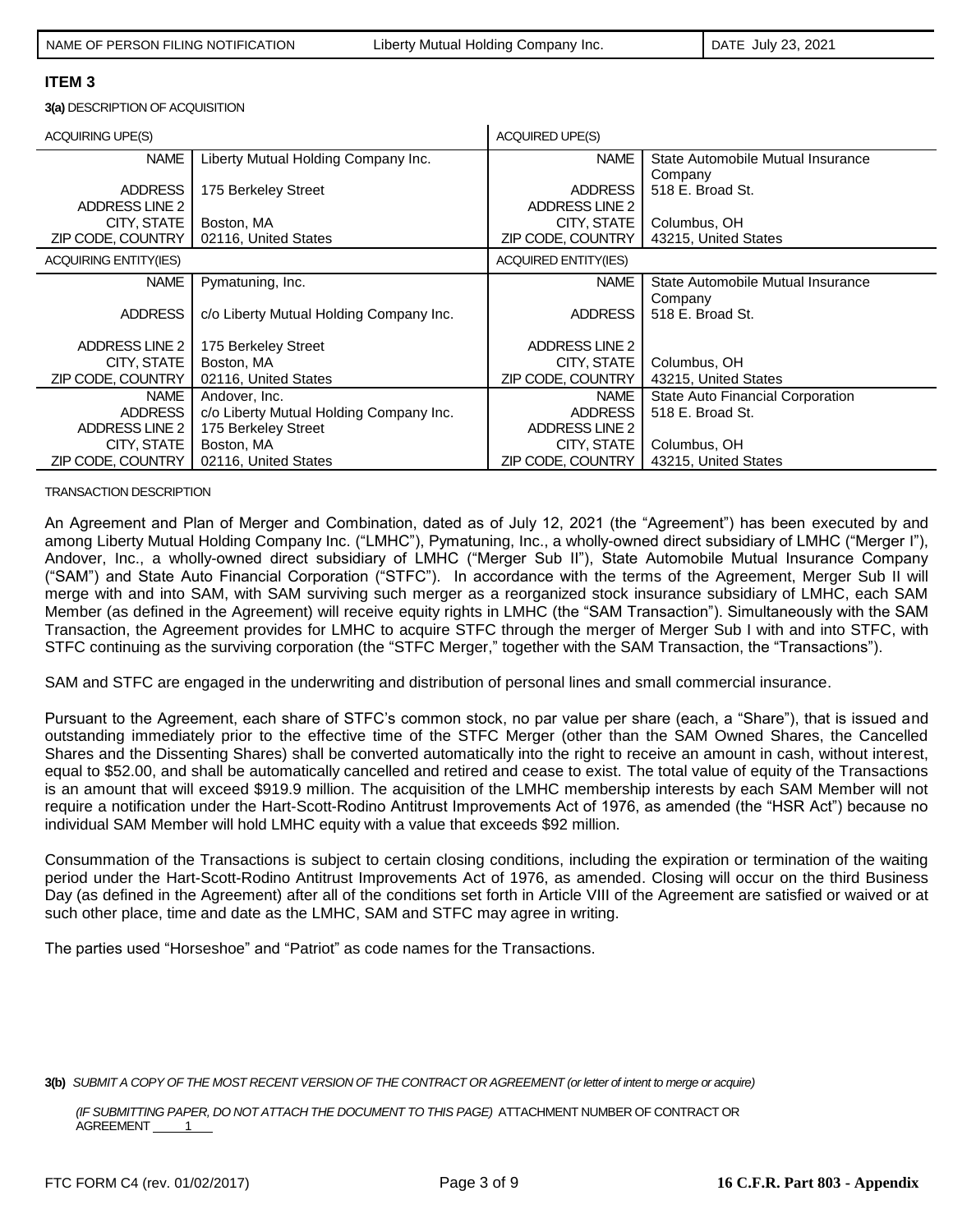| PERSONS FILING NOTIFICATION MAY PROVIDE BELOW AN OPTIONAL INDEX OF DOCUMENTS REQUIRED TO BE<br>SUBMITTED BY ITEM 4 (See Item by Item instructions). THESE DOCUMENTS SHOULD NOT BE ATTACHED TO THIS PAGE. |                  |                                                 |  |  |  |
|----------------------------------------------------------------------------------------------------------------------------------------------------------------------------------------------------------|------------------|-------------------------------------------------|--|--|--|
| 4(a) ENTITIES WITHIN THE PERSON FILING NOTIFICATION THAT FILE ANNUAL REPORTS WITH THE<br>SECURITIES AND EXCHANGE COMMISSION                                                                              | $\boxtimes$ None | <b>CENTRAL INDEX</b><br><b>KEY NUMBER:</b>      |  |  |  |
| 4(b) ANNUAL REPORTS AND ANNUAL AUDIT REPORTS                                                                                                                                                             | $\Box$ None      | <b>ATTACHMENT OR</b><br><b>REFERENCE NUMBER</b> |  |  |  |
| Attachment 4(b)-1: Report of Independent Registered Public Accounting Firm for Liberty Mutual Holding<br>Company Inc. as of December 31, 2020                                                            |                  | 2                                               |  |  |  |
| 4(c) STUDIES, SURVEYS, ANALYSES, AND REPORTS                                                                                                                                                             | $\Box$ None      | ATTACHMENT OR<br><b>REFERENCE NUMBER</b>        |  |  |  |
| See Attachment 3.                                                                                                                                                                                        |                  |                                                 |  |  |  |
|                                                                                                                                                                                                          |                  |                                                 |  |  |  |
| 4(d) ADDITIONAL DOCUMENTS                                                                                                                                                                                | $\Box$ None      | <b>ATTACHMENT OR</b><br><b>REFERENCE NUMBER</b> |  |  |  |
| See Attachment 3.                                                                                                                                                                                        |                  |                                                 |  |  |  |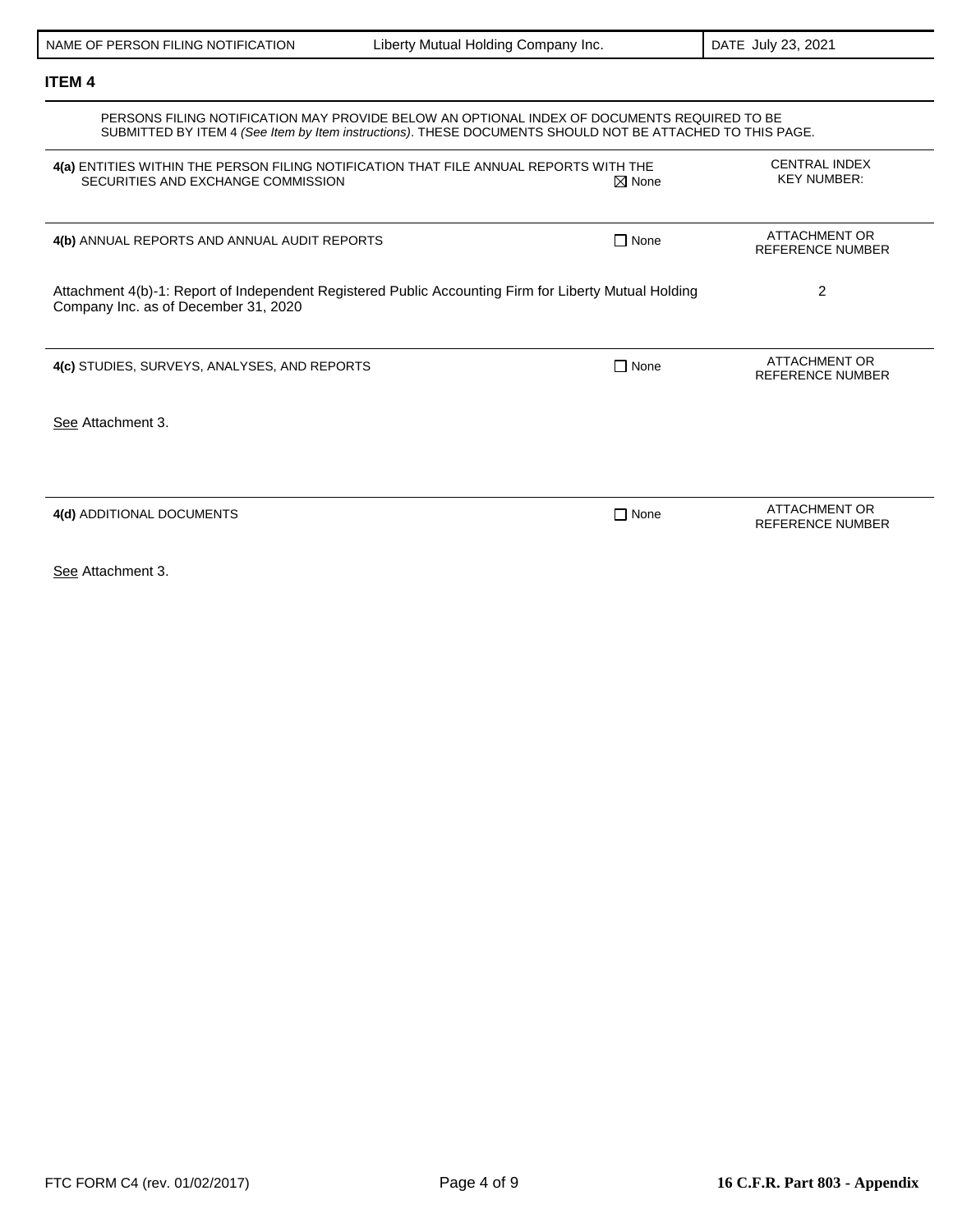# **Attachment 3: Index of Item 4(c) and Item 4(d) Documents**

| 4(c) STUDIES, SURVEYS, ANALYSES, AND REPORTS                                                                                                                                                                                                                                                                                                                                                                                                                                                                                                                                                                                                                                                                                                                                                                                                                                                                                                                                                                                                                                                                                                                                                                                                                                                                                                                                                                                                                                                                                                                                                                                                                                                                                                                                                                                                                                                                                                                                                                                                                                                                                                                                                                                                                                                                                                                                                                                                                                                                                                                                                                                                                                                                                                                                                                                                                                                                                                                                                                                                                                                                                                                                                                                                                                                                                                                                                                                                                                                                                                                                                                                                                                                                                                                                                                                                                                                                                                                                                                                                                                                                                                                                                                                                                                                                                                                                                                                                                                                                                                                                                                                                                                                                                                                                                                                                                                                                                                                                                                                                                                                                                                 | $\Box$ None | <b>ATTACHMENT OR</b><br><b>REFERENCE NUMBER</b> |
|----------------------------------------------------------------------------------------------------------------------------------------------------------------------------------------------------------------------------------------------------------------------------------------------------------------------------------------------------------------------------------------------------------------------------------------------------------------------------------------------------------------------------------------------------------------------------------------------------------------------------------------------------------------------------------------------------------------------------------------------------------------------------------------------------------------------------------------------------------------------------------------------------------------------------------------------------------------------------------------------------------------------------------------------------------------------------------------------------------------------------------------------------------------------------------------------------------------------------------------------------------------------------------------------------------------------------------------------------------------------------------------------------------------------------------------------------------------------------------------------------------------------------------------------------------------------------------------------------------------------------------------------------------------------------------------------------------------------------------------------------------------------------------------------------------------------------------------------------------------------------------------------------------------------------------------------------------------------------------------------------------------------------------------------------------------------------------------------------------------------------------------------------------------------------------------------------------------------------------------------------------------------------------------------------------------------------------------------------------------------------------------------------------------------------------------------------------------------------------------------------------------------------------------------------------------------------------------------------------------------------------------------------------------------------------------------------------------------------------------------------------------------------------------------------------------------------------------------------------------------------------------------------------------------------------------------------------------------------------------------------------------------------------------------------------------------------------------------------------------------------------------------------------------------------------------------------------------------------------------------------------------------------------------------------------------------------------------------------------------------------------------------------------------------------------------------------------------------------------------------------------------------------------------------------------------------------------------------------------------------------------------------------------------------------------------------------------------------------------------------------------------------------------------------------------------------------------------------------------------------------------------------------------------------------------------------------------------------------------------------------------------------------------------------------------------------------------------------------------------------------------------------------------------------------------------------------------------------------------------------------------------------------------------------------------------------------------------------------------------------------------------------------------------------------------------------------------------------------------------------------------------------------------------------------------------------------------------------------------------------------------------------------------------------------------------------------------------------------------------------------------------------------------------------------------------------------------------------------------------------------------------------------------------------------------------------------------------------------------------------------------------------------------------------------------------------------------------------------------------------------------------------|-------------|-------------------------------------------------|
| Presentation titled "Project Horseshoe," prepared by Nicole Schilke, Lead Financial Corporate M&A,<br>Liberty Mutual Insurance, Nick Garret, Vice President & Managing Director Corporate M&A, Liberty<br>Mutual Insurance, and Thomas Pickering, Director GRM Corporate Development, Global Retail Markets,<br>Liberty Mutual Insurance, dated August 2020                                                                                                                                                                                                                                                                                                                                                                                                                                                                                                                                                                                                                                                                                                                                                                                                                                                                                                                                                                                                                                                                                                                                                                                                                                                                                                                                                                                                                                                                                                                                                                                                                                                                                                                                                                                                                                                                                                                                                                                                                                                                                                                                                                                                                                                                                                                                                                                                                                                                                                                                                                                                                                                                                                                                                                                                                                                                                                                                                                                                                                                                                                                                                                                                                                                                                                                                                                                                                                                                                                                                                                                                                                                                                                                                                                                                                                                                                                                                                                                                                                                                                                                                                                                                                                                                                                                                                                                                                                                                                                                                                                                                                                                                                                                                                                                  |             | $4(c)-1$                                        |
| Document titled "Horseshoe (State Auto)," prepared by Thomas Pickering, Director GRM Corporate<br>Development, Global Retail Markets, Liberty Mutual Insurance, dated September 9, 2020                                                                                                                                                                                                                                                                                                                                                                                                                                                                                                                                                                                                                                                                                                                                                                                                                                                                                                                                                                                                                                                                                                                                                                                                                                                                                                                                                                                                                                                                                                                                                                                                                                                                                                                                                                                                                                                                                                                                                                                                                                                                                                                                                                                                                                                                                                                                                                                                                                                                                                                                                                                                                                                                                                                                                                                                                                                                                                                                                                                                                                                                                                                                                                                                                                                                                                                                                                                                                                                                                                                                                                                                                                                                                                                                                                                                                                                                                                                                                                                                                                                                                                                                                                                                                                                                                                                                                                                                                                                                                                                                                                                                                                                                                                                                                                                                                                                                                                                                                      |             | $4(c)-2$                                        |
| Presentation titled "Project Horseshoe Meeting," prepared by Waller Helms Advisors; Nicole Schilke,<br>Lead Financial Corporate M&A, Liberty Mutual Insurance; Nick Garret, Vice President & Managing<br>Director Corporate M&A, Liberty Mutual Insurance; and Thomas Pickering, Director GRM Corporate<br>Development, Global Retail Markets, Liberty Mutual Insurance, dated September 16, 2020                                                                                                                                                                                                                                                                                                                                                                                                                                                                                                                                                                                                                                                                                                                                                                                                                                                                                                                                                                                                                                                                                                                                                                                                                                                                                                                                                                                                                                                                                                                                                                                                                                                                                                                                                                                                                                                                                                                                                                                                                                                                                                                                                                                                                                                                                                                                                                                                                                                                                                                                                                                                                                                                                                                                                                                                                                                                                                                                                                                                                                                                                                                                                                                                                                                                                                                                                                                                                                                                                                                                                                                                                                                                                                                                                                                                                                                                                                                                                                                                                                                                                                                                                                                                                                                                                                                                                                                                                                                                                                                                                                                                                                                                                                                                            |             | $4(c)-3$                                        |
| Document titled "Project Horseshoe - Supplemental Reading Liberty & Advisor Sourced Materials,"<br>compiled by Timothy Porter, Senior Financial Analyst Corporate M&A, Liberty Mutual Insurance, Maya<br>Donoghue, Lead Financial Analyst Corporate M&A, Liberty Mutual Insurance, and Dmitriy Smolyar, Vice<br>President & Managing Director Corporate M&A, Liberty Mutual Insurance, dated October 14, 2020,<br>including document titled "Section 1 - Cultural Fit," prepared by Nicole Schilke, Lead Financial Corporate<br>M&A, Liberty Mutual Insurance, and Nick Garret, Vice President & Managing Director, Liberty Mutual<br>Insurance, dated approximately August, 2020; document titled "Section 2 - Company History &<br>Background," prepared by Nicole Schilke, Lead Financial Corporate M&A, Liberty Mutual Insurance, and<br>Nick Garret, Vice President & Managing Director, Liberty Mutual Insurance, dated approximately August,<br>2020; document titled "Covid-19 Response," prepared by Nicole Schilke, Lead Financial Corporate M&A,<br>Liberty Mutual Insurance, and Nick Garret, Vice President & Managing Director, Liberty Mutual Insurance,<br>dated approximately October 14, 2020; presentation titled "Project Horseshoe Meeting," prepared by<br>Nicole Schilke, Lead Financial Corporate M&A, Liberty Mutual Insurance, Nick Garret, Vice President &<br>Managing Director Corporate M&A, Liberty Mutual Insurance, and Thomas Pickering, Director GRM<br>Corporate Development, Global Retail Markets, Liberty Mutual Insurance, dated September 16, 2020;<br>document titled "Project Horseshoe: September 16, 2020 Confidential Information - For Discussion<br>Purposes Only," prepared by State Automobile Mutual Insurance Company, dated September 16, 2020;<br>document titled "Section 6 - Initial Public Due Diligence Summary," prepared by Timothy Porter, Senior<br>Financial Analyst Corporate M&A, Liberty Mutual Insurance; Maya Donoghue, Lead Financial Analyst<br>Corporate M&A, Liberty Mutual Insurance; Dmitriy Smolyar, Vice President & Managing Director<br>Corporate M&A, Liberty Mutual Insurance; Anthony Martella, Chief Actuary Global Retail Markets, Liberty<br>Mutual Insurance; Amy Wixon, Director, Corporate CAT Research & Development, Liberty Mutual<br>Insurance; Frederick VonMering, Director, Corporate Accounting Policy, Liberty Mutual Insurance; Lucas<br>Bills, Chief Product Officer, US Global Retail Markets, Liberty Mutual Insurance; Patrizio Urciuoli,<br>Executive Managing Director, Liberty Mutual Investments; Jennifer Cordero, Director Acquisition &<br>Integration Talent & Enterprise Services, Liberty Mutual Insurance; Richard Quinlan, Deputy General<br>Counsel, Liberty Mutual Insurance; and Trevor Schneider, Director III, Corporate Taxation, Liberty Mutual<br>Insurance, dated September 23, 2020; document titled "Section 7 - Non-Binding Offer," prepared by Nik<br>Vasilakos, Executive Vice President & Group Head, Corporate M&A, Liberty Mutual Insurance, and<br>Dmitriy Smolyar Vice President & Managing Director Corporate M&A, Liberty Mutual Insurance, dated<br>September 23, 2020; document titled "Key Milestones & Achievements While Mike LaRocco Has Been<br>CEO," prepared by Nicole Schilke, Lead Financial Corporate M&A, Liberty Mutual Insurance, and Nick<br>Garret, Vice President & Managing Director, Liberty Mutual Insurance, dated approximately August,<br>2020; document titled "Section 9 - Consolidated Historical Financial Results," prepared by Timothy<br>Porter, Senior Financial Analyst, Corporate M&A, Liberty Mutual Insurance, and Dmitriy Smolyar, Vice<br>President & Managing Director Corporate M&A, Liberty Mutual Insurance, dated approximately October<br>14, 2020; document titled "Section 10 - Stock Performance, Trading & Transaction Comparable<br>Analysis," prepared by Timothy Porter, Senior Financial Analyst, Corporate M&A, Liberty Mutual<br>Insurance, Nicole Schilke, Lead Financial Corporate M&A, Liberty Mutual Insurance, and Dmitriy<br>Smolyar, Vice President & Managing Director Corporate M&A, Liberty Mutual Insurance, dated<br>approximately October 14, 2020; document titled "Section 11 - Corporate Structure & Ownership,"<br>prepared by Timothy Porter, Senior Financial Analyst, Corporate M&A, Liberty Mutual Insurance, and<br>Maya Donoghue, Lead Financial Analyst, Corporate M&A, Liberty Mutual Insurance, dated approximately<br>October 14, 2020; presentation titled "Project Horseshoe - Waller Helms Advisors Overview," prepared<br>by Waller Helms Advisors, dated October 2020; presentation titled "Project Horseshoe - Shareholder<br>Analysis," prepared by Waller Helms Advisors, dated September 17, 2020; document titled "Section 14<br>- Analyst Financial Estimates," prepared by Timothy Porter, Senior Financial Analyst, Corporate M&A,<br>Liberty Mutual Insurance, and Dmitriy Smolyar, Vice President & Managing Director Corporate M&A,<br>Liberty Mutual Insurance, dated approximately October 14, 2020 |             | $4(c) - 4^*$                                    |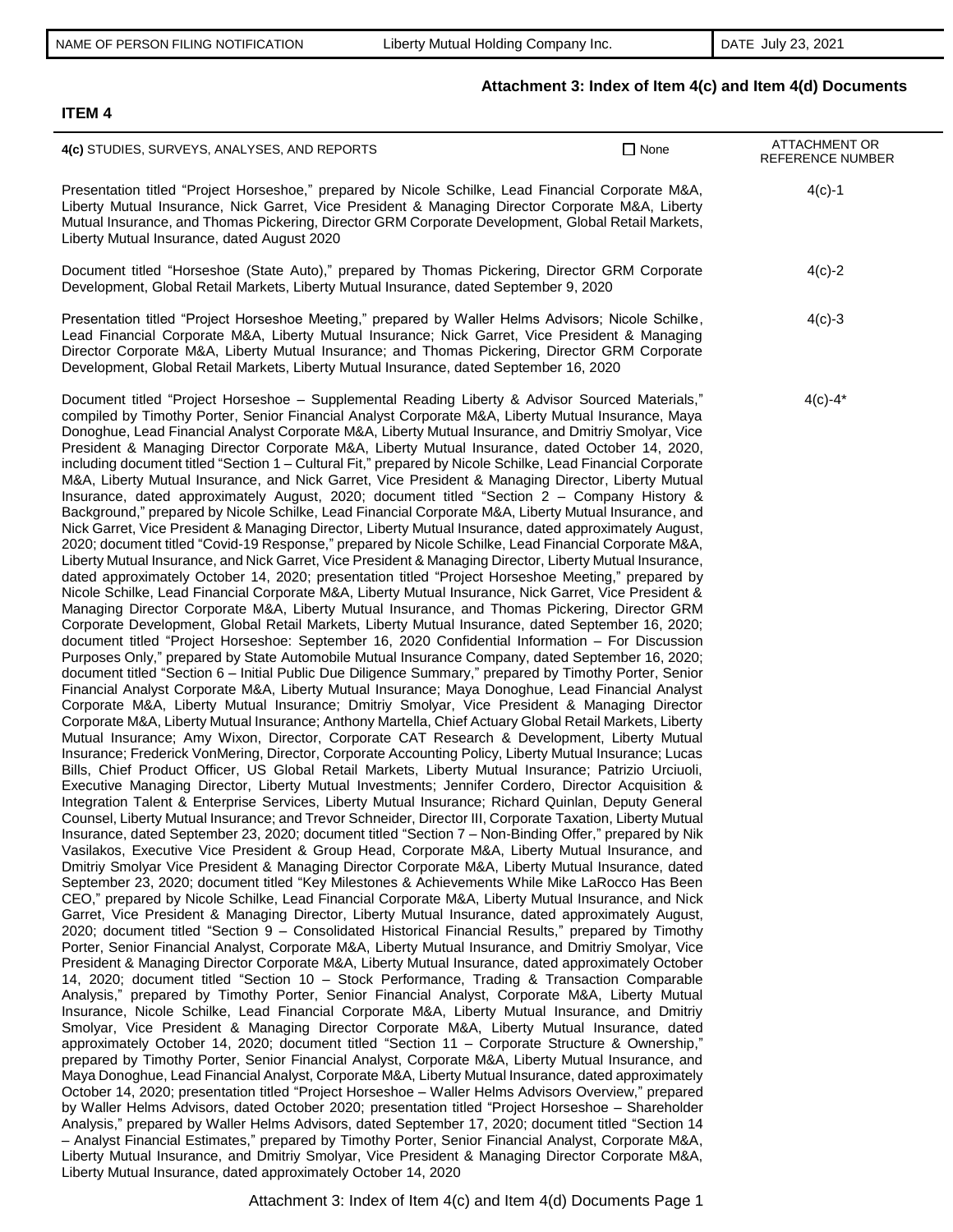| Document titled "Project Horseshoe - Agency Distribution Summary of Findings Memo," prepared by<br>Tyler Asher, President, Independent Agent Distribution, Liberty Mutual Insurance, dated October 15,<br>2020                                                                                                                                                                                                                                                                                                                                                                                                                                                                                                                         | $4(c)-5$      |
|----------------------------------------------------------------------------------------------------------------------------------------------------------------------------------------------------------------------------------------------------------------------------------------------------------------------------------------------------------------------------------------------------------------------------------------------------------------------------------------------------------------------------------------------------------------------------------------------------------------------------------------------------------------------------------------------------------------------------------------|---------------|
| Presentation titled "Project Horseshoe," prepared by Julie Haase, Executive Vice President & Chief<br>Financial Officer, Global Retail Markets, Liberty Mutual Insurance, Jim MacPhee, President & Chief<br>Operating Officer, Global Retail Markets U.S., Liberty Mutual Insurance, and Nik Vasilakos, Executive<br>Vice President & Group Head, Corporate M&A, Liberty Mutual Insurance, dated October 14, 2020                                                                                                                                                                                                                                                                                                                      | $4(c)-6$      |
| Presentation titled "Project Horseshoe (State Auto)," prepared by Julie Haase, Executive Vice President<br>& Chief Financial Officer, Global Retail Markets, Liberty Mutual Insurance; Lucas Bills, Executive Vice<br>President & Chief Product Officer, Global Retail Markets U.S., Liberty Mutual Insurance; Parker<br>Koppelman, Executive Vice President & Chief Actuary, Global Retail Markets, Liberty Mutual Insurance;<br>Jim MacPhee, President & Chief Operating Officer, Global Retail Markets U.S., Liberty Mutual Insurance;<br>and Nik Vasilakos, Executive Vice President & Group Head, Corporate M&A, Liberty Mutual Insurance,<br>dated October 30, 2020                                                              | $4(c) - 7^*$  |
| Presentation titled "Project Horseshoe," prepared by Thomas Pickering, Director GRM Corporate<br>Development, Global Retail Markets, Liberty Mutual Insurance; Lucas Bills, Executive Vice President &<br>Chief Product Officer, Global Retail Markets U.S., Liberty Mutual Insurance; Parker Koppelman,<br>Executive Vice President & Chief Actuary, Global Retail Markets, Liberty Mutual Insurance; Maya<br>Donoghue, Lead Financial Analyst, Corporate M&A, Liberty Mutual Insurance; and Dmitriy Smolyar, Vice<br>President & Managing Director, Corporate M&A, Liberty Mutual Insurance, dated April 2021                                                                                                                        | $4(c) - 8^*$  |
| Presentation titled "Project Horseshoe Discussion Materials," prepared by Waller Helms Advisors, dated<br>April 2021                                                                                                                                                                                                                                                                                                                                                                                                                                                                                                                                                                                                                   | $4(c)-9$      |
| Presentation titled "Board of Directors Meeting," prepared by Maya Donoghue, Lead Financial Analyst<br>Corporate M&A, Liberty Mutual Insurance, and Dmitriy Smolyar, Vice President & Managing Director<br>Corporate M&A, Liberty Mutual Insurance, dated June 16, 2021                                                                                                                                                                                                                                                                                                                                                                                                                                                                | $4(c) - 10^*$ |
| *Statement of Reasons for Noncompliance Pursuant to 16 CFR § 803.3(d):                                                                                                                                                                                                                                                                                                                                                                                                                                                                                                                                                                                                                                                                 |               |
| Liberty Mutual Holding Company Inc. has redacted certain documents listed herein because the content<br>reflects legal advice, opinion and conclusions, and work product (collectively "legal work") relating to the<br>company and this proposed transaction. Accordingly, this legal work is protected from disclosure by the<br>attorney-client privilege and/or the attorney work product doctrine.                                                                                                                                                                                                                                                                                                                                |               |
| Redacted content contains legal advice provided under the direction of Richard Quinlan, Deputy General<br>Counsel, Liberty Mutual Insurance, in connection with corporate advice relating to the proposed<br>transaction. In addition to the authors of the Section 6 presentation, recipients are the following:                                                                                                                                                                                                                                                                                                                                                                                                                      | $4(c)-4$      |
| <b>Liberty Mutual Insurance</b><br><b>Board of Directors</b><br>David Long, Chairman, Chief Executive Officer<br>Mark Touhey, Corporate Secretary and Chief of Staff to the CEO<br>Jim Kelleher, Chief Legal Officer<br>Chris Peirce, Executive Directors<br>Tim Sweeney, President<br>Mike Garvey, Vice President, Senior Corporate Counsel<br>Julie Haase, Executive Vice President & Chief Financial Officer, Global Retail Markets<br>Jim MacPhee, President & Chief Operating Officer, Global Retail Markets U.S.<br>Richard Quinlan, Deputy General Counsel, Liberty Mutual Insurance<br>Nik Vasilakos, Executive Vice President & Group Head, M&A<br>Unredacted copies of this document are in the files of Skadden Arps et al. |               |
| Redacted content contains legal advice provided under the direction of Sean McSweeney, Deputy<br>General Counsel, Liberty Mutual Insurance, in connection with corporate advice relating to the proposed<br>transaction. Recipients are the following:                                                                                                                                                                                                                                                                                                                                                                                                                                                                                 | $4(c)-7$      |
| <b>Liberty Mutual Insurance</b><br><b>Board of Directors</b>                                                                                                                                                                                                                                                                                                                                                                                                                                                                                                                                                                                                                                                                           |               |

Attachment 3: Index of Item 4(c) and Item 4(d) Documents Page 2 Board of Directors David Long, Chairman, Chief Executive Officer Mark Touhey, Corporate Secretary and Chief of Staff to the CEO Jim Kelleher, Chief Legal Officer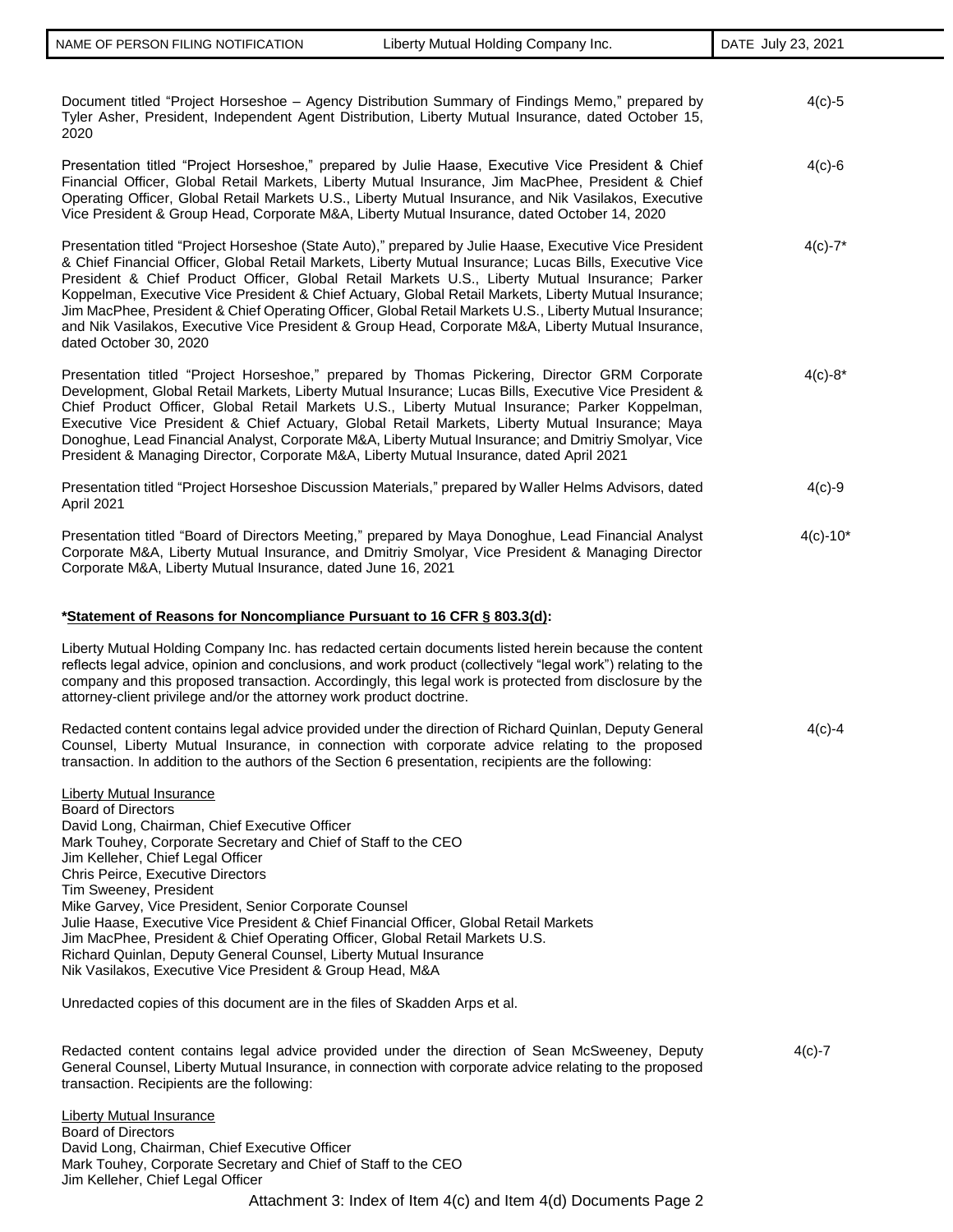| <b>Chris Peirce, Executive Directors</b><br>Tim Sweeney, President<br>Lucas Bills, Executive Vice President & Chief Product Officer, Global Retail Markets U.S.<br>Julie Haase, Executive Vice President & Chief Financial Officer, Global Retail Markets<br>Parker Koppelman, Executive Vice President & Chief Actuary, Global Retail Markets<br>Jim MacPhee, President & Chief Operating Officer, Global Retail Markets U.S.<br>Sean McSweeney, Deputy General Counsel<br>Richard Quinlan, Deputy General Counsel<br>Nik Vasilakos, Executive Vice President & Group Head, M&A                                                                                                                                                                                                                                                                                                                                                                                                                                                                                                                                                                                                                                                                                                                                                                       |             |                                          |
|--------------------------------------------------------------------------------------------------------------------------------------------------------------------------------------------------------------------------------------------------------------------------------------------------------------------------------------------------------------------------------------------------------------------------------------------------------------------------------------------------------------------------------------------------------------------------------------------------------------------------------------------------------------------------------------------------------------------------------------------------------------------------------------------------------------------------------------------------------------------------------------------------------------------------------------------------------------------------------------------------------------------------------------------------------------------------------------------------------------------------------------------------------------------------------------------------------------------------------------------------------------------------------------------------------------------------------------------------------|-------------|------------------------------------------|
| Unredacted copies of this document are in the files of Skadden Arps et al.                                                                                                                                                                                                                                                                                                                                                                                                                                                                                                                                                                                                                                                                                                                                                                                                                                                                                                                                                                                                                                                                                                                                                                                                                                                                             |             |                                          |
| Redacted content contains legal advice provided under the direction of Sean McSweeney, Deputy<br>General Counsel, Liberty Mutual Insurance, in connection with corporate advice relating to the proposed<br>transaction. Recipients are the following:                                                                                                                                                                                                                                                                                                                                                                                                                                                                                                                                                                                                                                                                                                                                                                                                                                                                                                                                                                                                                                                                                                 |             | $4(c)-8$                                 |
| <b>Liberty Mutual Insurance</b><br>David Long, Chairman, Chief Executive Officer<br>Tim Sweeney, President, Global Retail Markets<br>Chris Pierce, Chief Financial Officer<br>Lucas Bills, Executive Vice President & Chief Product Officer, Global Retail Markets U.S.<br>Julie Haase, Executive Vice President & Chief Financial Officer, Global Retail Markets<br>Parker Koppelman, Executive Vice President & Chief Actuary, Global Retail Markets<br>Jim MacPhee, President & Chief Operating Officer, Global Retail Markets U.S.<br>Sean McSweeney, Deputy General Counsel<br>Richard Quinlan, Deputy General Counsel<br>Nik Vasilakos, Executive Vice President & Group Head, Corporate M&A<br>Hamid Mirza, Executive Vice President & Chief Product Officer, Global Retail Markets<br>Edward Pena, Executive Vice President & Treasurer<br>James Czapla, Deputy General Counsel, Global Retail Markets<br>Kristen Goodrich, Chief Reserving Actuary, Global Retail Markets<br>Daniel Robinson, Head of U.S. Strategy, Global Retail Markets<br>Catherine Stevenson, Chief Financial Officer, Global Retail Markets, U.S.<br>Gifford Sommerkamp, Managing Director, Global Retail Markets Corporate Development<br>Thomas Pickering, Director, Global Retail Markets Corporate Development<br>Dmitriy Smolyar, Managing Director, Corporate M&A |             |                                          |
| Unredacted copies of this document are in the files of Skadden Arps et al.                                                                                                                                                                                                                                                                                                                                                                                                                                                                                                                                                                                                                                                                                                                                                                                                                                                                                                                                                                                                                                                                                                                                                                                                                                                                             |             |                                          |
| Redacted content contains legal advice provided under the direction of Richard Quinlan, Deputy General<br>Counsel, and Mike Garvey, Vice President, Senior Corporate Counsel, in connection with corporate<br>advice relating to the proposed transaction. Recipients are the following:                                                                                                                                                                                                                                                                                                                                                                                                                                                                                                                                                                                                                                                                                                                                                                                                                                                                                                                                                                                                                                                               |             | $4(c) - 10$                              |
| <b>Liberty Mutual Insurance</b><br><b>Board of Directors</b><br>David Long, Chairman, Chief Executive Officer<br>Mark Touhey, Corporate Secretary and Chief of Staff to the CEO<br>Jim Kelleher, Chief Legal Officer<br>Chris Peirce, Executive Directors<br>Tim Sweeney, President<br>Lucas Bills, Executive Vice President & Chief Product Officer, Global Retail Markets U.S.<br>Julie Haase, Executive Vice President & Chief Financial Officer, Global Retail Markets<br>Parker Koppelman, Executive Vice President & Chief Actuary, Global Retail Markets<br>Jim MacPhee, President & Chief Operating Officer, Global Retail Markets U.S.<br>Sean McSweeney, Deputy General Counsel<br>Richard Quinlan, Deputy General Counsel<br>Nik Vasilakos, Executive Vice President & Group Head, Corporate M&A<br>Unredacted copies of this document are in the files of Skadden Arps et al.                                                                                                                                                                                                                                                                                                                                                                                                                                                              |             |                                          |
| 4(d) ADDITIONAL DOCUMENTS                                                                                                                                                                                                                                                                                                                                                                                                                                                                                                                                                                                                                                                                                                                                                                                                                                                                                                                                                                                                                                                                                                                                                                                                                                                                                                                              | $\Box$ None | <b>ATTACHMENT OR</b><br>REFERENCE NUMBER |
| Document titled "Project Horseshoe - Supplement Reading AM Best Report - as of July 15, 2020,"                                                                                                                                                                                                                                                                                                                                                                                                                                                                                                                                                                                                                                                                                                                                                                                                                                                                                                                                                                                                                                                                                                                                                                                                                                                         |             | $4(d)-1$                                 |

compiled by Timothy Porter, Senior Financial Analyst, Corporate M&A, Liberty Mutual Insurance, and Dmitriy Smolyar, Vice President & Managing Director, Corporate M&A, Liberty Mutual Insurance, dated October 14, 2020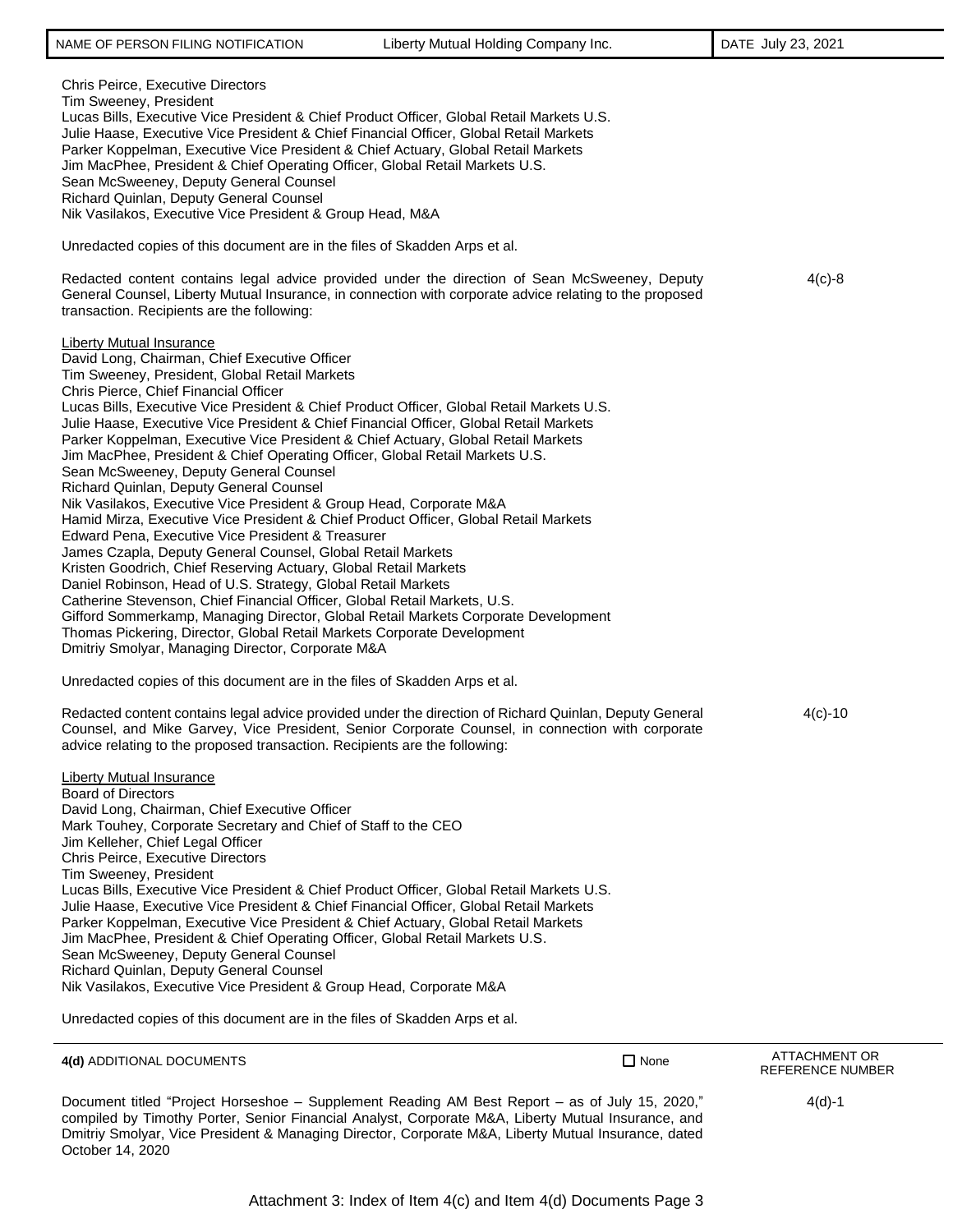| Presentation titled "Project Horseshoe – Update Materials," prepared by Waller Helms Advisors, dated<br>February 2021                                                                                                                                                                                                        | $4(d)-2$   |
|------------------------------------------------------------------------------------------------------------------------------------------------------------------------------------------------------------------------------------------------------------------------------------------------------------------------------|------------|
| Presentation titled "Project Horseshoe - Q1 Update Materials," prepared by Waller Helms Advisors,<br>dated May 2021                                                                                                                                                                                                          | $4(d)-3$   |
| Presentation titled "Project Horseshoe – Presentation to the Board of Directors," prepared by Goldman<br>Sachs & Co. LLC, dated July 7, 2021                                                                                                                                                                                 | $4(d)-4$   |
| Presentation titled "Project Horseshoe - Fairness Opinion Presentation," prepared by Waller Helms<br>Advisors, dated July 2021                                                                                                                                                                                               | $4(d) - 5$ |
| Presentation titled "Project Horseshoe," prepared by Maya Donoghue, Lead Financial Analyst Corporate<br>M&A, Liberty Mutual Insurance, DJ Garner, Manager, Corporate M&A, Liberty Mutual Insurance, and<br>Dmitriy Smolyar, Vice President & Managing Director, Corporate M&A, Liberty Mutual Insurance, dated<br>April 2021 | $4(d)-6$   |
| Presentation titled "Liberty Mutual Overview," prepared by Maya Donoghue, Lead Financial Analyst<br>Corporate M&A, Liberty Mutual Insurance: Dmitriy Smolyar, Vice President & Managing Director,<br>Composed MOA Library Mutual Incurrence Thomas Distance Disaster CDM Composed Douglampeart                               | $4(d) - 7$ |

Corporate M&A, Liberty Mutual Insurance; Thomas Pickering, Director GRM Corporate Development, Global Retail Markets, Liberty Mutual Insurance; and Timothy Porter, Senior Financial Analyst Corporate M&A, Liberty Mutual Insurance, dated June 12, 2021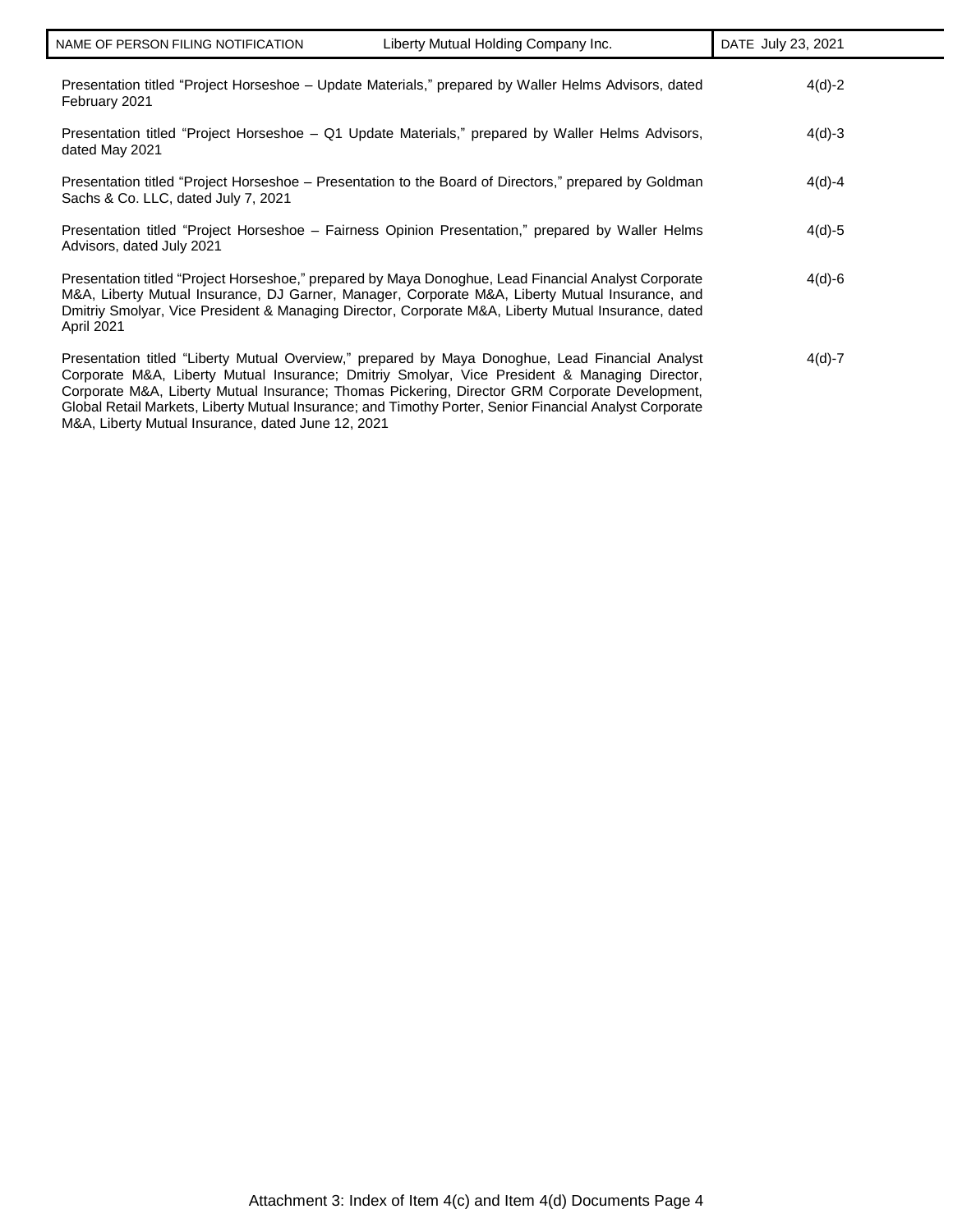$\overline{\phantom{a}}$ 

# **ITEM 5**

## **5(a)** DOLLAR REVENUES BY NON-MANUFACTURING INDUSTRY CODE AND BY MANUFACTURED PRODUCT CODE

Check None at the bottom of the page and provide explanation if you are not reporting revenue

| 6-DIGIT<br><b>INDUSTRY CODE</b><br>AND/OR<br>10-DIGIT<br>PRODUCT CODE | <b>DESCRIPTION</b>                              | <b>YEAR</b><br>2020<br><b>TOTAL DOLLAR</b><br><b>REVENUES (\$MM)</b> |   |         |
|-----------------------------------------------------------------------|-------------------------------------------------|----------------------------------------------------------------------|---|---------|
|                                                                       | Attachment:                                     |                                                                      |   |         |
| 211120                                                                | <b>Crude Petroleum Extraction</b>               | \$103.9                                                              |   | Overlap |
| 212111                                                                | Bituminous Coal and Lignite Surface Mining      | \$35.2                                                               |   | Overlap |
| 524126                                                                | Direct Property and Casualty Insurance Carriers | \$33,837.1                                                           | ⊠ | Overlap |
| 524210                                                                | Insurance Agencies and Brokerages               | \$187.0                                                              |   | Overlap |
|                                                                       |                                                 |                                                                      |   |         |

524298 All Other Insurance Related Activities \$5.5 Overlap 531120 | Lessors of Nonresidential Buildings (except Miniwarehouses) | \$19.0 | D Overlap 551112 | Offices of Other Holding Companies | \$926.5 | Overlap

NONE *(PROVIDE EXPLANATION)*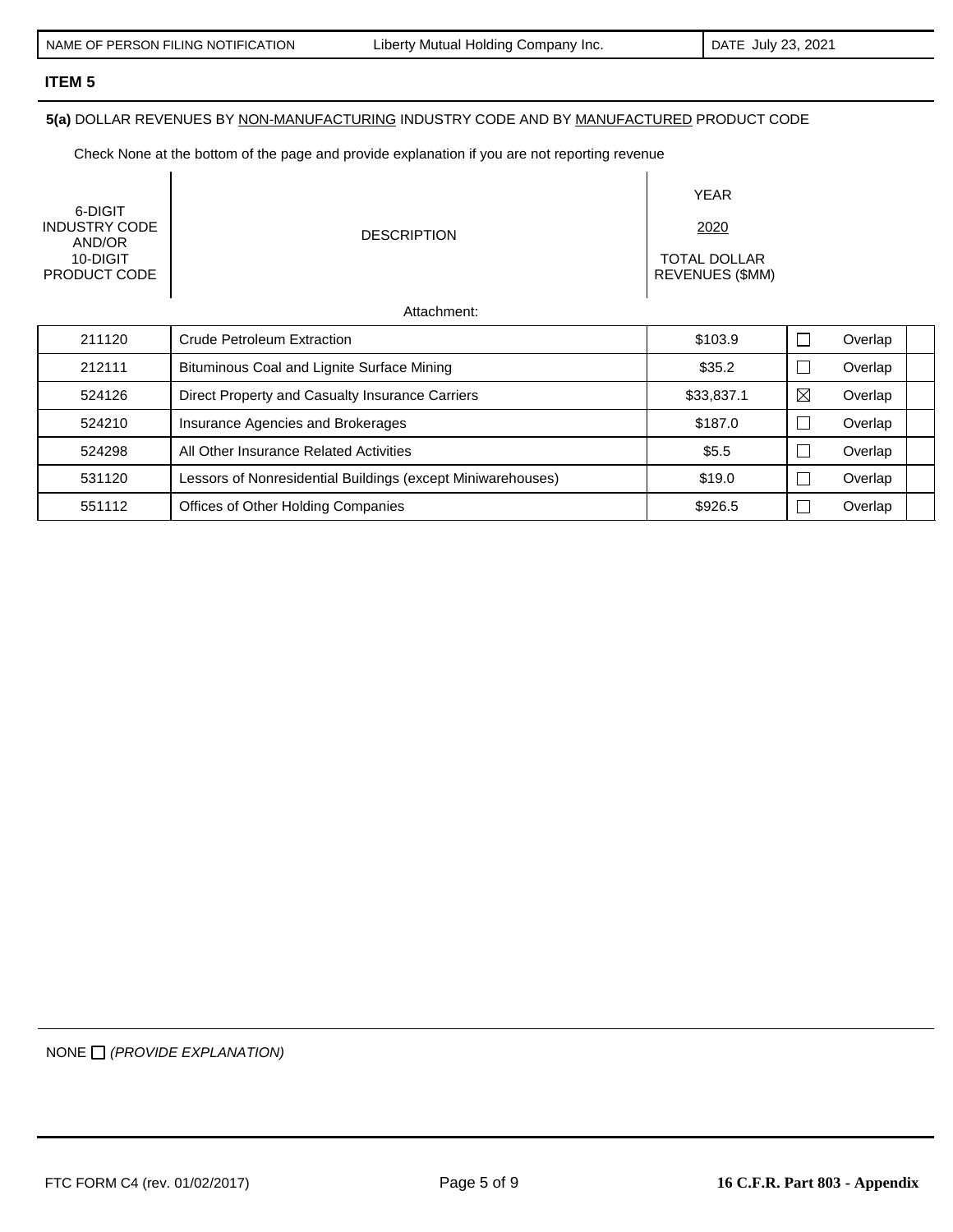# **5(b)** COMPLETE ONLY IF ACQUISITION IS IN THE FORMATION OF A JOINT VENTURE CORPORATION ⊠ Not Applicable<br>OR UNINCORPORATED ENTITY

**5(b)(i)** CONTRIBUTIONS THAT EACH PERSON FORMING THE JOINT VENTURE CORPORATION OR UNINCORPORATED ENTITY HAS AGREED TO MAKE

Attachment:

**5(b)(ii)** DESCRIPTION OF CONSIDERATION THAT EACH PERSON FORMING THE JOINT VENTURE CORPORATION OR UNINCORPORATED ENTITY WILL RECEIVE Attachment:

**5(b)(iii)** DESCRIPTION OF THE BUSINESS IN WHICH THE JOINT VENTURE CORPORATION OR UNINCORPORATED ENTITY WILL ENGAGE Attachment:

**5(b)(iv)** SOURCE OF DOLLAR REVENUES BY 6-DIGIT INDUSTRY CODE (non-manufacturing) AND BY 10-DIGIT PRODUCT CODE (manufactured)

Attachment:

| CODE | <b>DESCRIPTION</b> |  |
|------|--------------------|--|
|      |                    |  |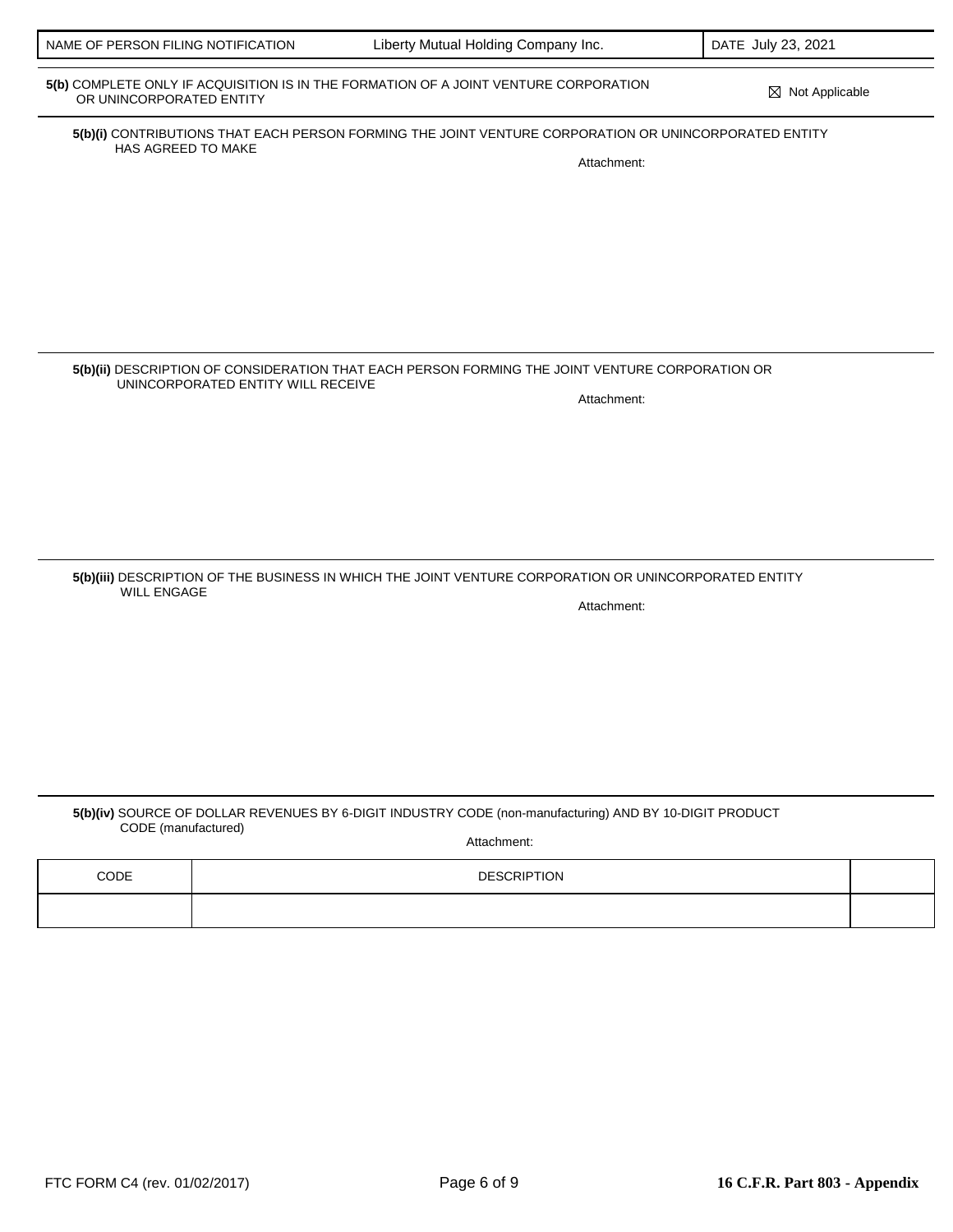NAME CITY STATE COUNTRY

#### **ITEM 6**

See Attachment 4.

#### **6(a)** ENTITIES WITHIN PERSON FILING NOTIFICATION

#### **6(b)** HOLDERS OF PERSON FILING NOTIFICATION

| ISSUER/<br>UNINCORPORATED ENTITY | SHAREHOLDER/<br><b>INTEREST HOLDER</b> | <b>HQ ADDRESS</b> | % HELD |  |
|----------------------------------|----------------------------------------|-------------------|--------|--|
| None                             |                                        |                   |        |  |

#### **6(c)(i)** HOLDINGS OF PERSON FILING NOTIFICATION

UPE OF FILING PERSON ISSUER/ UNINCORPORATED ENTITY **1990 - AND 1990 MELO** None

# **6(c)(ii)** HOLDINGS OF ASSOCIATES (ACQUIRING PERSON ONLY)

Attachment:

Attachment:

| TOP LEVEL ASSOCIATE | ISSUER/<br>UNINCORPORATED ENTITY | % HELD |  |
|---------------------|----------------------------------|--------|--|
| None                |                                  |        |  |

Attachment:

Attachment: 4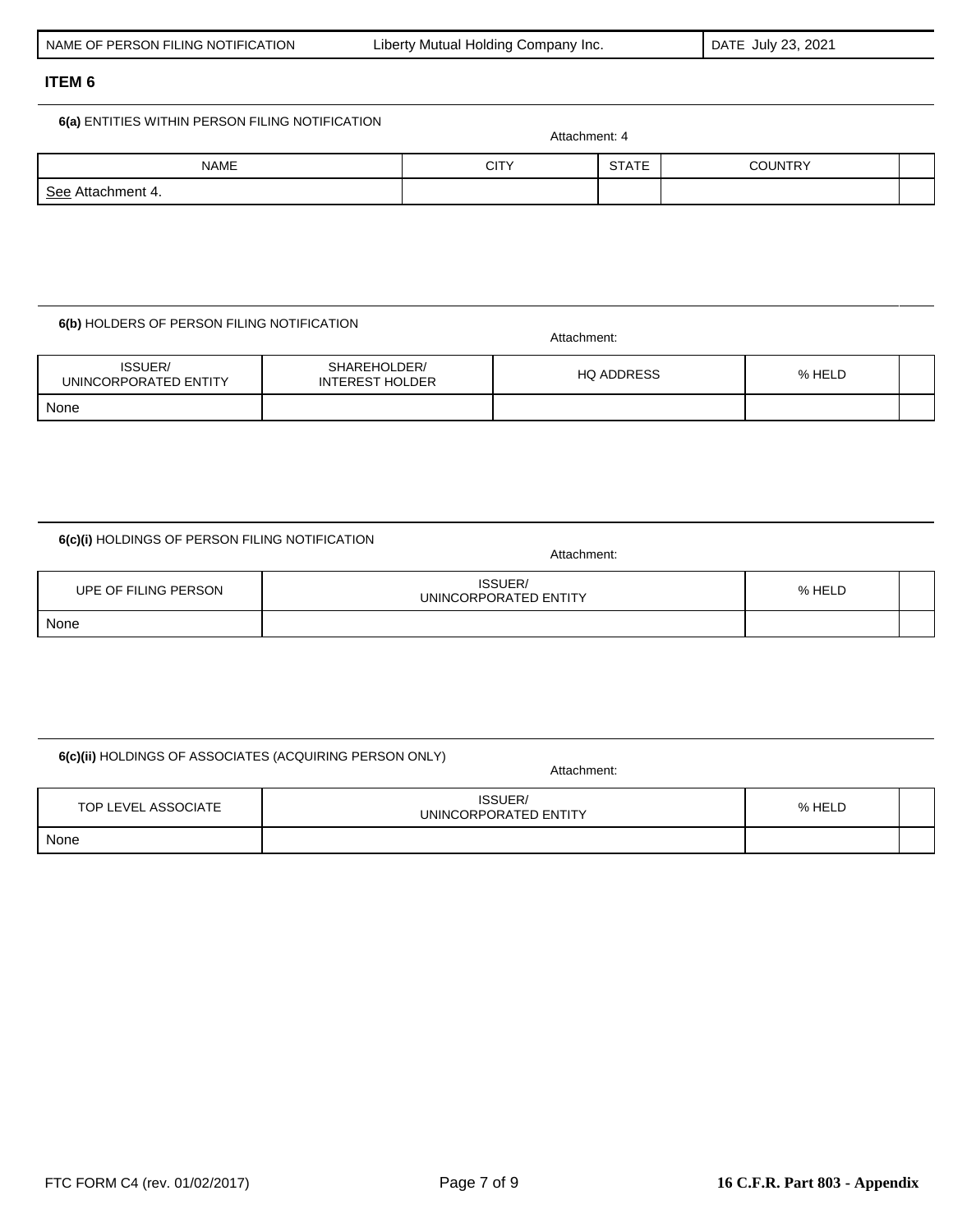# **Attachment 4: Item 6(a) Subsidiary Index**

# **ITEM 6**

**6(a)** ENTITIES WITHIN PERSON FILING NOTIFICATION

|                                             |               |              | Attachment: 3        |  |
|---------------------------------------------|---------------|--------------|----------------------|--|
| <b>NAME</b>                                 | <b>CITY</b>   | <b>STATE</b> | <b>COUNTRY</b>       |  |
| 150-180 Baytech Drive CA Owner LLC          | <b>Boston</b> | MA           | <b>United States</b> |  |
| 1620 L STREET DC OWNER LLC                  | <b>Boston</b> | MA           | <b>United States</b> |  |
| 2004 SW Jefferson OR Owner LLC              | <b>Boston</b> | MA           | <b>United States</b> |  |
| 255 Caspian Drive CA Owner LLC              | <b>Boston</b> | <b>MA</b>    | <b>United States</b> |  |
| 2600 North First Street CA Owner LLC        | <b>Boston</b> | MA           | <b>United States</b> |  |
| 75 East Trimble CA Owner LLC                | <b>Boston</b> | MA           | <b>United States</b> |  |
| America First Insurance Company             | <b>Boston</b> | MA           | <b>United States</b> |  |
| America First Lloyd's Insurance Company     | <b>Boston</b> | MA           | <b>United States</b> |  |
| American Economy Insurance Company          | Boston        | MA           | <b>United States</b> |  |
| American Fire and Casualty Company          | <b>Boston</b> | <b>MA</b>    | <b>United States</b> |  |
| American States Insurance Company           | <b>Boston</b> | <b>MA</b>    | <b>United States</b> |  |
| American States Insurance Company of Texas  | Boston        | MA           | <b>United States</b> |  |
| American States Lloyds Insurance Company    | <b>Boston</b> | MA           | <b>United States</b> |  |
| American States Preferred Insurance Company | Boston        | MA           | <b>United States</b> |  |
| Avomark Insurance Agency, LLC               | Fairfield     | OH           | <b>United States</b> |  |
| <b>Barrier Ridge LLC</b>                    | Seattle       | <b>WA</b>    | <b>United States</b> |  |
| <b>Berkeley Management Corporation</b>      | <b>Boston</b> | MA           | <b>United States</b> |  |
| Berkeley/Columbus II LLC                    | <b>Boston</b> | MA           | <b>United States</b> |  |
| Berkeley/Columbus III LLC                   | Boston        | MA           | <b>United States</b> |  |
| Berkeley/Columbus Real Estate LLC           | <b>Boston</b> | MA           | <b>United States</b> |  |
| Berkeley/St. James II LLC                   | <b>Boston</b> | MA           | <b>United States</b> |  |
| Berkeley/St. James Real Estate LLC          | <b>Boston</b> | MA           | <b>United States</b> |  |
| Brooke Drilling, LLC                        | <b>Boston</b> | MA           | <b>United States</b> |  |
| Colorado Casualty Insurance Company         | <b>Boston</b> | <b>MA</b>    | <b>United State</b>  |  |
| <b>Consolidated Insurance Company</b>       | Boston        | МA           | <b>United States</b> |  |
| <b>Cypress Coast Ranch LLC</b>              | <b>Boston</b> | MA           | <b>United States</b> |  |
| <b>DCLM Portfolio LLC</b>                   | Boston        | MA           | <b>United States</b> |  |
| Diversified Settlements, Inc.               | Dover         | <b>NH</b>    | <b>United States</b> |  |
| Emerald City Insurance Agency, Inc.         | Seattle       | <b>WA</b>    | <b>United States</b> |  |
| Employers Insurance Company of Wausau       | <b>Boston</b> | МA           | <b>United States</b> |  |
| <b>Excelsior Insurance Company</b>          | <b>Boston</b> | МA           | <b>United States</b> |  |
| Excess Risk Reinsurance, Inc.               | Ridgeland     | <b>MS</b>    | <b>United States</b> |  |
| F.B. Beattie & Co., Inc.                    | Seattle       | WA           | <b>United States</b> |  |
| First National Insurance Company of America | Boston        | MA           | <b>United States</b> |  |
| First State Agency, Inc.                    | Indianapolis  | IN           | <b>United States</b> |  |
| Four Palms Vineyards LLC                    | Boston        | MA           | <b>United States</b> |  |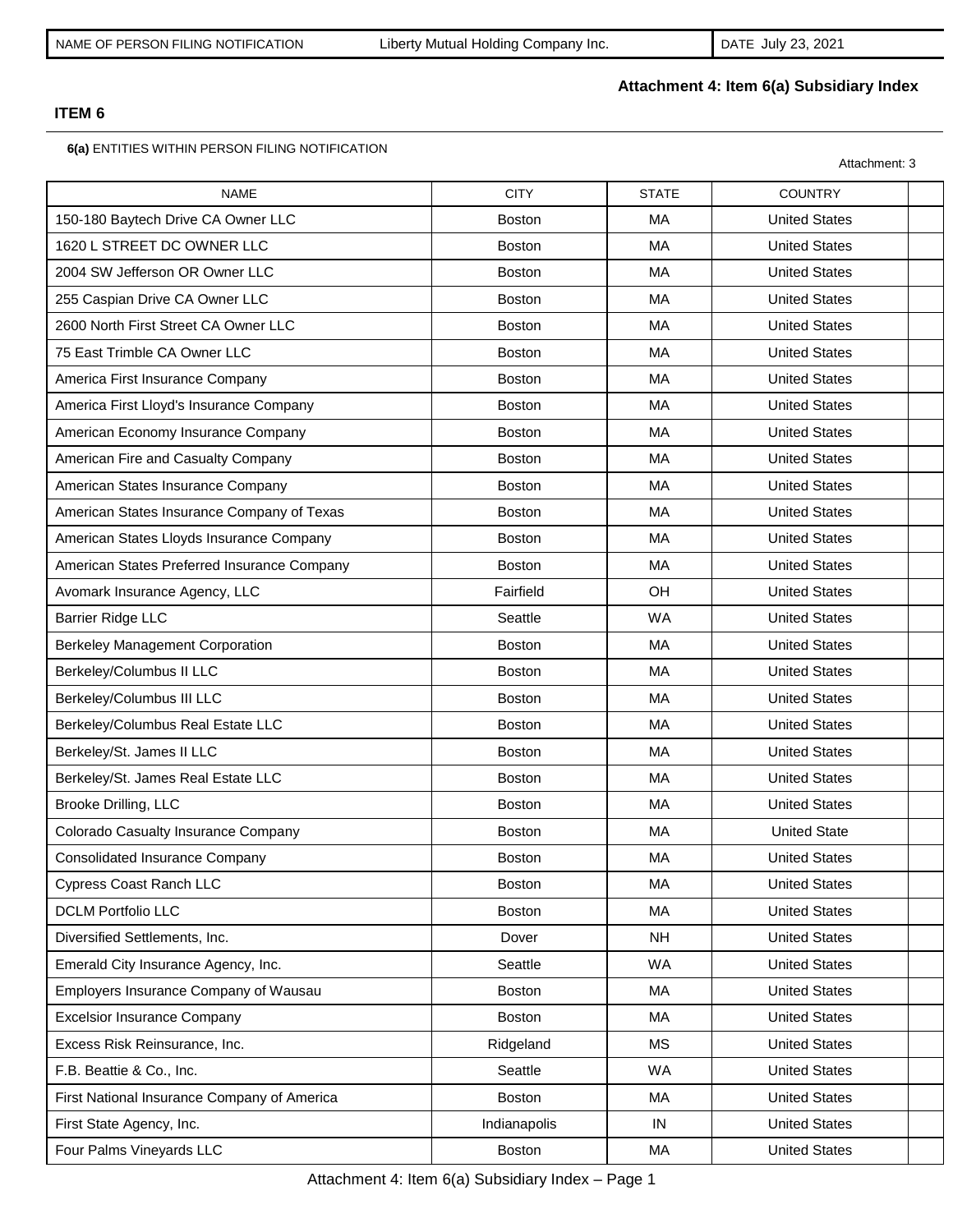NAME OF PERSON FILING NOTIFICATION Liberty Mutual Holding Company Inc. DATE July 23, 2021

| <b>NAME</b>                                       | <b>CITY</b>   | <b>STATE</b> | <b>COUNTRY</b>       |
|---------------------------------------------------|---------------|--------------|----------------------|
| General America Corporation                       | Seattle       | <b>WA</b>    | <b>United States</b> |
| General America Corporation of Texas              | <b>Boston</b> | <b>MA</b>    | <b>United States</b> |
| General Insurance Company of America              | <b>Boston</b> | <b>MA</b>    | <b>United States</b> |
| Golden Eagle Insurance Corporation                | <b>Boston</b> | MA           | <b>United States</b> |
| Gulf States AIF, Inc.                             | Boston        | MA           | <b>United States</b> |
| Hawkeye-Security Insurance Company                | Boston        | <b>MA</b>    | <b>United States</b> |
| Helmsman Insurance Agency LLC                     | <b>Boston</b> | <b>MA</b>    | <b>United States</b> |
| Helmsman Management Services LLC                  | Boston        | MA           | <b>United States</b> |
| Indiana Insurance Company                         | <b>Boston</b> | <b>MA</b>    | <b>United States</b> |
| Insurance Company of Illinois                     | Boston        | <b>MA</b>    | <b>United States</b> |
| Ironshore Claims LLC                              | New York      | <b>NY</b>    | <b>United States</b> |
| Ironshore Holdings (U.S.) Inc.                    | New York      | <b>NY</b>    | <b>United States</b> |
| Ironshore Indemnity Inc.                          | Boston        | MA           | <b>United States</b> |
| Ironshore Insurance Services LLC                  | New York      | <b>NY</b>    | <b>United States</b> |
| Ironshore Management Inc.                         | New York      | <b>NY</b>    | <b>United States</b> |
| Ironshore Services Inc.                           | New York      | <b>NY</b>    | <b>United States</b> |
| Ironshore Specialty Insurance Company             | <b>Boston</b> | <b>MA</b>    | <b>United States</b> |
| Ironshore Surety Holdings Inc.                    | New York      | <b>NY</b>    | <b>United States</b> |
| Kalgan LLC                                        | <b>Boston</b> | MA           | <b>United States</b> |
| Kellen Holdings, LLC                              | Boston        | MA           | <b>United States</b> |
| Keter Consulting LLC                              | <b>Boston</b> | MA           | <b>United States</b> |
| Liberty Contractors Retro Group                   | Portland      | <b>OR</b>    | <b>United States</b> |
| Liberty Corporate Services LLC                    | <b>Boston</b> | MA           | <b>United States</b> |
| Liberty County Mutual Insurance Company           | <b>Boston</b> | MA           | <b>United States</b> |
| Liberty Energy Canada, Inc.                       | <b>Boston</b> | MA           | <b>United States</b> |
| Liberty Energy Holdings, LLC                      | <b>Boston</b> | МA           | <b>United States</b> |
| Liberty Financial Services, Inc.                  | <b>Boston</b> | МA           | <b>United States</b> |
| Liberty Insurance Corporation                     | <b>Boston</b> | МA           | <b>United States</b> |
| Liberty Insurance Holdings, Inc.                  | <b>Boston</b> | МA           | <b>United States</b> |
| Liberty Insurance Underwriters Inc.               | Boston        | МA           | <b>United States</b> |
| Liberty International Asia Pacific Holdings LLC   | Boston        | MA           | <b>United States</b> |
| Liberty International Europe LLC                  | <b>Boston</b> | МA           | <b>United States</b> |
| Liberty International Holdings Inc.               | <b>Boston</b> | МA           | <b>United States</b> |
| Liberty International Latin America Holdings, LLC | <b>Boston</b> | МA           | <b>United States</b> |
| Liberty International US European Holdings LLC    | Boston        | МA           | <b>United States</b> |
| Liberty Life Holdings Inc.                        | <b>Boston</b> | МA           | <b>United States</b> |
| Liberty Lloyds of Texas Insurance Company         | Boston        | МA           | <b>United States</b> |
| Liberty Management Services, Inc.                 | Portland      | <b>OR</b>    | <b>United States</b> |
| Liberty Metals & Mining Holdings, LLC             | <b>Boston</b> | МA           | <b>United States</b> |
| Liberty Mexico Holdings Inc.                      | Boston        | МA           | <b>United States</b> |

Attachment 4: Item 6(a) Subsidiary Index – Page 2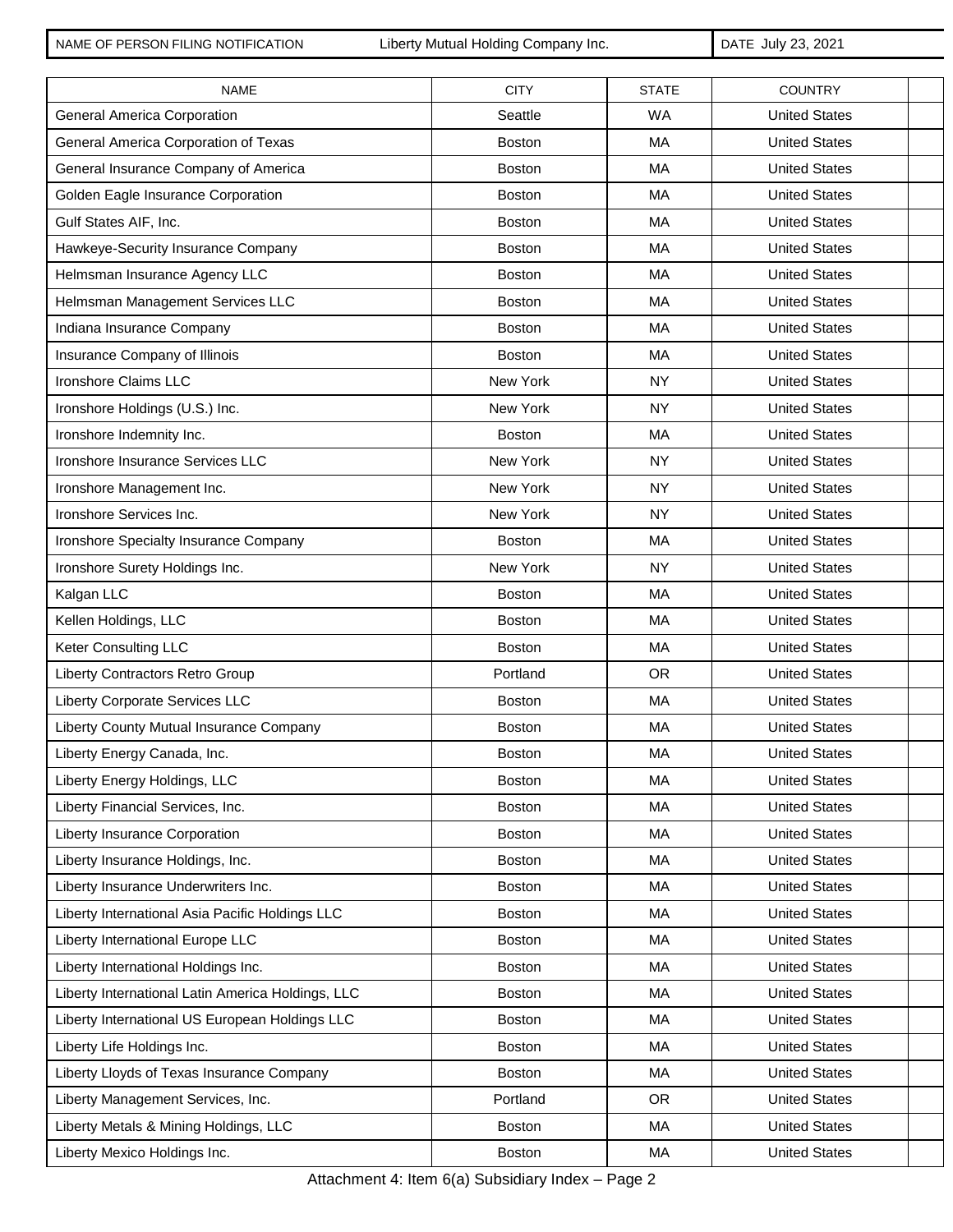NAME OF PERSON FILING NOTIFICATION Liberty Mutual Holding Company Inc. DATE July 23, 2021

| <b>NAME</b>                                    | <b>CITY</b>      | <b>STATE</b> | <b>COUNTRY</b>       |  |
|------------------------------------------------|------------------|--------------|----------------------|--|
| Liberty Mutual Agency Corporation              | <b>Boston</b>    | <b>MA</b>    | <b>United States</b> |  |
| Liberty Mutual Auto and Home Services LLC      | <b>Boston</b>    | <b>MA</b>    | <b>United States</b> |  |
| Liberty Mutual Captive Holdings LLC            | <b>Boston</b>    | MA           | <b>United States</b> |  |
| Liberty Mutual Credit Risk Transfer PCC Inc.   | Washington, D.C. |              | <b>United States</b> |  |
| <b>Liberty Mutual Equity LLC</b>               | <b>Boston</b>    | MA           | <b>United States</b> |  |
| Liberty Mutual Fire Insurance Company          | Boston           | <b>MA</b>    | <b>United States</b> |  |
| Liberty Mutual Foundation Inc.                 | <b>Boston</b>    | <b>MA</b>    | <b>United States</b> |  |
| Liberty Mutual Group Asset Management Inc.     | Boston           | MA           | <b>United States</b> |  |
| Liberty Mutual Group Inc.                      | <b>Boston</b>    | <b>MA</b>    | <b>United States</b> |  |
| Liberty Mutual Insurance Company               | Boston           | MA           | <b>United States</b> |  |
| Liberty Mutual Investment Advisors LLC         | <b>Boston</b>    | <b>MA</b>    | <b>United States</b> |  |
| Liberty Mutual Investment Holdings LLC         | Boston           | MA           | <b>United States</b> |  |
| Liberty Mutual Latam LLC                       | <b>Boston</b>    | <b>MA</b>    | <b>United States</b> |  |
| Liberty Mutual Latin Holdings LLC              | <b>Boston</b>    | MA           | <b>United States</b> |  |
| Liberty Mutual Managed Care LLC                | <b>Boston</b>    | MA           | <b>United States</b> |  |
| Liberty Mutual Management (South Carolina) LLC | Columbia         | SC           | <b>United States</b> |  |
| Liberty Mutual Management (Vermont) LLC        | <b>Boston</b>    | MA           | <b>United States</b> |  |
| Liberty Mutual Mexico LLC                      | <b>Boston</b>    | MA           | <b>United States</b> |  |
| Liberty Mutual Mid-Atlantic Insurance Company  | <b>Boston</b>    | MA           | <b>United States</b> |  |
| Liberty Mutual Opportunistic Investments LLC   | <b>Boston</b>    | <b>MA</b>    | <b>United States</b> |  |
| Liberty Mutual Personal Insurance Company      | <b>Boston</b>    | <b>MA</b>    | <b>United States</b> |  |
| Liberty Mutual Personal Insurance Ventures LLC | <b>Boston</b>    | <b>MA</b>    | <b>United States</b> |  |
| Liberty Mutual Plano LLC                       | <b>Boston</b>    | <b>MA</b>    | <b>United States</b> |  |
| <b>Liberty Mutual Services LLC</b>             | <b>Boston</b>    | MA           | <b>United States</b> |  |
| Liberty Mutual Technology Group, Inc.          | <b>Boston</b>    | MA           | <b>United States</b> |  |
| Liberty Northwest Insurance Corporation        | <b>Boston</b>    | MA           | <b>United States</b> |  |
| <b>Liberty Parkwood Crossing LLC</b>           | <b>Boston</b>    | МA           | <b>United States</b> |  |
| Liberty Personal Insurance Company             | Boston           | MA           | <b>United States</b> |  |
| Liberty Real Estate Holdings LLC               | <b>Boston</b>    | МA           | <b>United States</b> |  |
| <b>Liberty Seguros</b>                         | San Juan         | <b>PR</b>    | <b>United States</b> |  |
| Liberty Spain Holdings LLC                     | London           |              | United Kingdom       |  |
| Liberty Sponsored Insurance (Vermont), Inc.    | Hamilton         |              | Bermuda              |  |
| <b>Liberty Structured Holdings LLC</b>         | <b>Boston</b>    | МA           | <b>United States</b> |  |
| Liberty Surplus Insurance Corporation          | <b>Boston</b>    | МA           | <b>United States</b> |  |
| Liberty/Hoffman Estates LLC                    | Boston           | МA           | <b>United States</b> |  |
| Liberty/Kent LLC                               | <b>Boston</b>    | МA           | <b>United States</b> |  |
| Liberty/Milwaukee LLC                          | Boston           | МA           | <b>United States</b> |  |
| Liberty/Warrenville LLC                        | Boston           | MA           | <b>United States</b> |  |
| Liberty-USA Corporation                        | Boston           | МA           | <b>United States</b> |  |
| LIH-RE of America Corporation                  | Keene            | <b>NH</b>    | <b>United States</b> |  |

Attachment 4: Item 6(a) Subsidiary Index – Page 3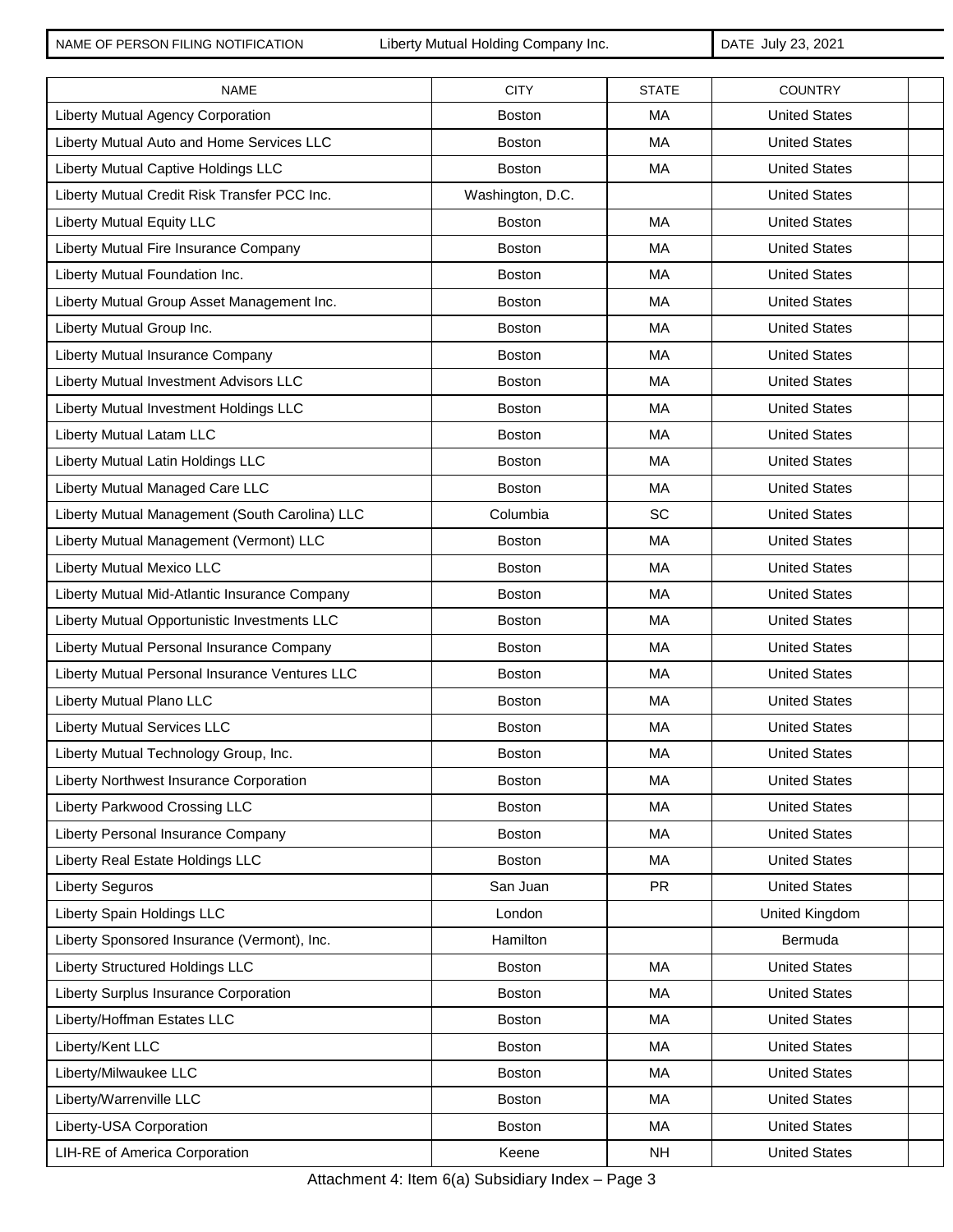NAME OF PERSON FILING NOTIFICATION Liberty Mutual Holding Company Inc. DATE July 23, 2021

| <b>NAME</b>                                | <b>CITY</b>      | <b>STATE</b> | <b>COUNTRY</b>       |
|--------------------------------------------|------------------|--------------|----------------------|
| LIU Specialty Insurance Agency Inc.        | <b>Boston</b>    | <b>MA</b>    | <b>United States</b> |
| <b>LM General Insurance Company</b>        | <b>Boston</b>    | <b>MA</b>    | <b>United States</b> |
| <b>LM Insurance Corporation</b>            | <b>Boston</b>    | MA           | <b>United States</b> |
| LM Property and Casualty Insurance Company | <b>Boston</b>    | MA           | <b>United States</b> |
| <b>LMAT Arbol Holdings LLC</b>             | <b>Boston</b>    | MA           | <b>United States</b> |
| <b>LMAT Holdings LLC</b>                   | <b>Boston</b>    | MA           | <b>United States</b> |
| LMCRT-FRE-01 IC                            | Washington, D.C. |              | <b>United States</b> |
| <b>LMG Film Productions, LLC</b>           | <b>Boston</b>    | MA           | <b>United States</b> |
| LMHC Massachusetts Holdings Inc.           | <b>Boston</b>    | MA           | <b>United States</b> |
| <b>LSH Real Estate Holdings LLC</b>        | <b>Boston</b>    | MA           | <b>United States</b> |
| Managed Care Associates, Inc.              | Ridgeland        | <b>MS</b>    | <b>United States</b> |
| Mid-American Fire & Casualty Company       | <b>Boston</b>    | MA           | <b>United States</b> |
| Montgomery Mutual Insurance Company        | <b>Boston</b>    | MA           | <b>United States</b> |
| National Insurance Association             | <b>Boston</b>    | <b>MA</b>    | <b>United States</b> |
| North Pacific Insurance Company            | Boston           | MA           | <b>United States</b> |
| Ocasco Budget, Inc.                        | Fairfield        | OH           | <b>United States</b> |
| OCI Printing, Inc.                         | Fairfield        | OH           | <b>United States</b> |
| Ohio Casualty Corporation                  | Fairfield        | OH           | <b>United States</b> |
| Ohio Security Insurance Company            | <b>Boston</b>    | MA           | <b>United States</b> |
| Open Seas Solutions, Inc.                  | Seattle          | <b>WA</b>    | <b>United States</b> |
| Oregon Automobile Insurance Company        | <b>Boston</b>    | <b>MA</b>    | <b>United States</b> |
| PAGUS Holdings LLC                         | <b>Boston</b>    | <b>MA</b>    | <b>United States</b> |
| Peerless Indemnity Insurance Company       | <b>Boston</b>    | <b>MA</b>    | <b>United States</b> |
| Peerless Insurance Company                 | Boston           | <b>MA</b>    | <b>United States</b> |
| Rianoc Research Corporation                | Seattle          | <b>WA</b>    | <b>United States</b> |
| SAFECARE Company, Inc.                     | Seattle          | <b>WA</b>    | <b>United States</b> |
| Safeco Corporation                         | <b>Boston</b>    | МA           | <b>United States</b> |
| Safeco General Agency, Inc.                | <b>Boston</b>    | МA           | <b>United States</b> |
| Safeco Insurance Company of America        | <b>Boston</b>    | MA           | <b>United States</b> |
| Safeco Insurance Company of Illinois       | <b>Boston</b>    | MA           | <b>United States</b> |
| Safeco Insurance Company of Indiana        | <b>Boston</b>    | МA           | <b>United States</b> |
| Safeco Insurance Company of Oregon         | <b>Boston</b>    | МA           | <b>United States</b> |
| Safeco Lloyds Insurance Company            | <b>Boston</b>    | МA           | <b>United States</b> |
| Safeco National Insurance Company          | Boston           | МA           | <b>United States</b> |
| Safeco Properties, Inc.                    | Seattle          | WA           | <b>United States</b> |
| Safeco Surplus Lines Insurance Company     | <b>Boston</b>    | МA           | <b>United States</b> |
| San Diego Insurance Company                | <b>Boston</b>    | МA           | <b>United States</b> |
| SCIT, Inc.                                 | Seattle          | <b>WA</b>    | <b>United States</b> |
| Shandon Valley Vineyards LLC               | <b>Boston</b>    | МA           | <b>United States</b> |
| Solaria Labs, LLC                          | Boston           | МA           | <b>United States</b> |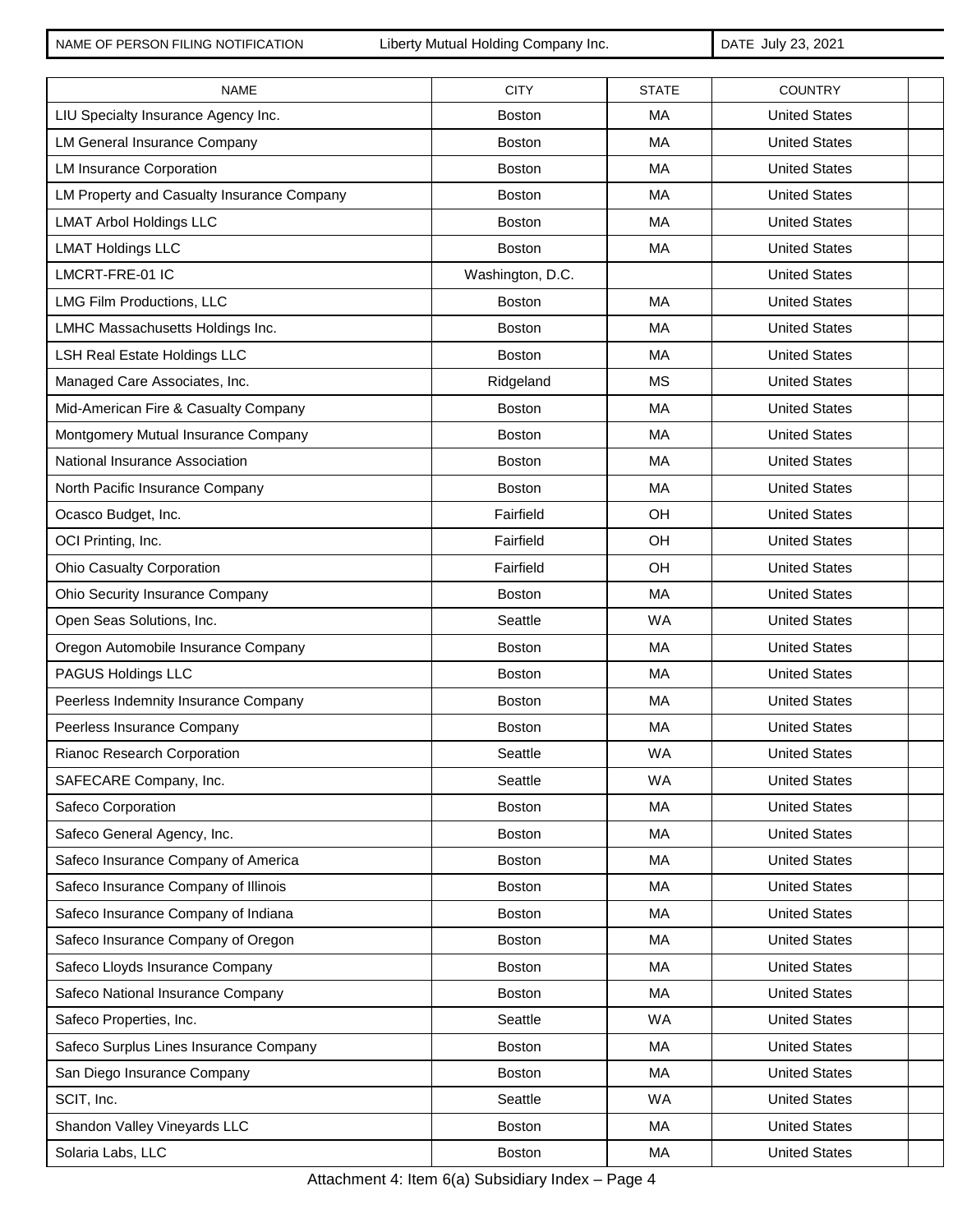NAME OF PERSON FILING NOTIFICATION Liberty Mutual Holding Company Inc. <br>
DATE July 23, 2021

| <b>NAME</b>                                         | <b>CITY</b>   | <b>STATE</b> | <b>COUNTRY</b>       |  |
|-----------------------------------------------------|---------------|--------------|----------------------|--|
| St. James/Arlington LLC                             | <b>Boston</b> | MA           | <b>United States</b> |  |
| St. James/Arlington Management LLC                  | <b>Boston</b> | МA           | <b>United States</b> |  |
| St. James/Arlington Real Estate Limited Partnership | <b>Boston</b> | MA           | <b>United States</b> |  |
| Tara Energy Investments, LLC                        | <b>Boston</b> | МA           | <b>United States</b> |  |
| <b>Teca SM LLC</b>                                  | <b>Boston</b> | MA           | <b>United States</b> |  |
| <b>Teca SR LLC</b>                                  | <b>Boston</b> | MA           | <b>United States</b> |  |
| The First Liberty Insurance Corporation             | <b>Boston</b> | MA           | <b>United States</b> |  |
| The Midwestern Indemnity Company                    | <b>Boston</b> | MA           | <b>United States</b> |  |
| The National Corporation                            | Indianapolis  | IN           | <b>United States</b> |  |
| The Netherlands Insurance Company                   | <b>Boston</b> | <b>MA</b>    | <b>United States</b> |  |
| The Ohio Casualty Insurance Company                 | <b>Boston</b> | <b>MA</b>    | <b>United States</b> |  |
| Wausau Business Insurance Company                   | <b>Boston</b> | MA           | <b>United States</b> |  |
| Wausau General Insurance Company                    | <b>Boston</b> | MA           | <b>United States</b> |  |
| Wausau Underwriters Insurance Company               | <b>Boston</b> | MA           | <b>United States</b> |  |
| West American Insurance Company                     | <b>Boston</b> | MA           | <b>United States</b> |  |
| Winmar Company, Inc.                                | Seattle       | <b>WA</b>    | <b>United States</b> |  |
| Workgrid Software, Inc.                             | <b>Boston</b> | MA           | <b>United States</b> |  |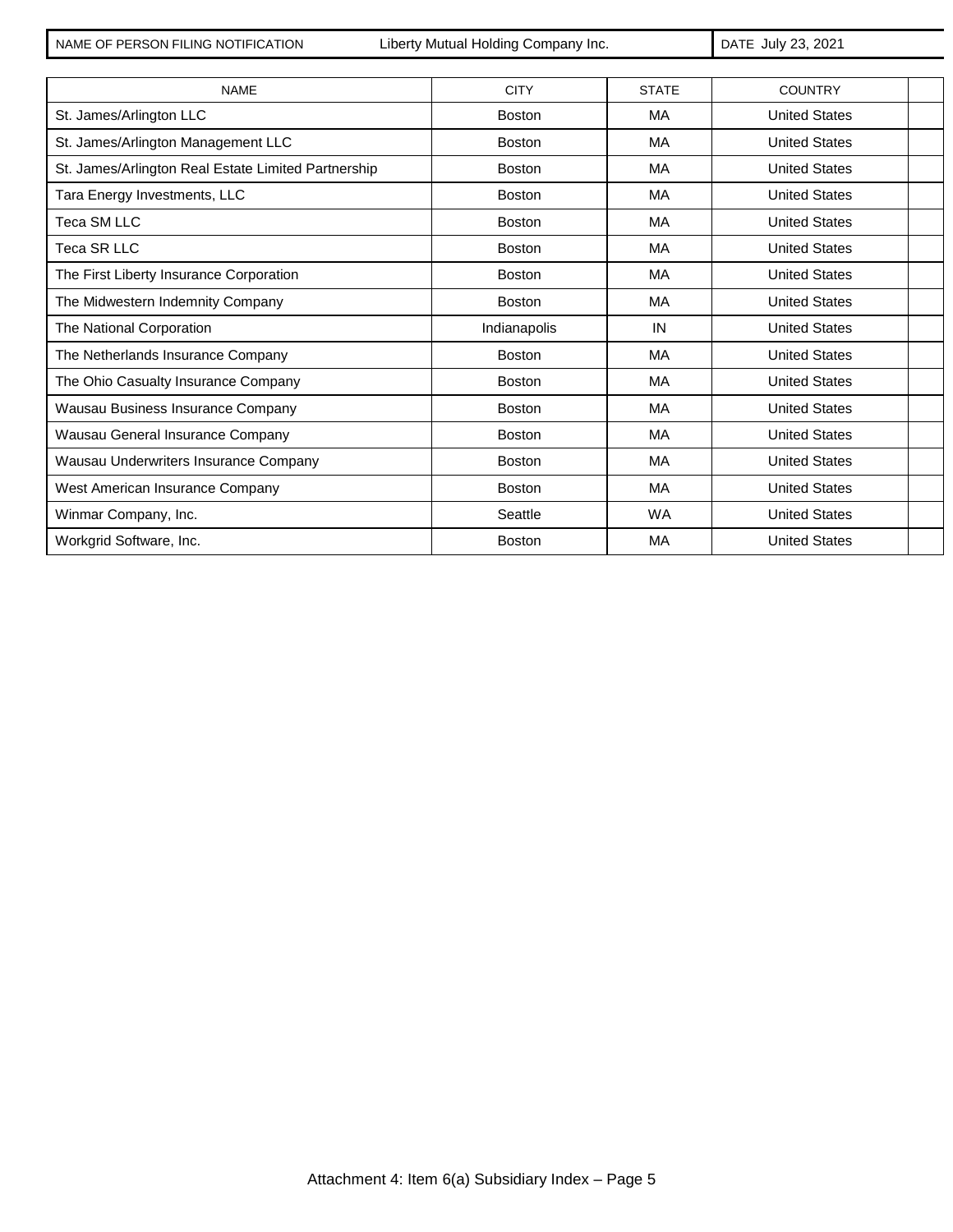OVERLAP DOLLAR REVENUES

**7(a)** 6-DIGIT NAICS INDUSTRY CODE AND DESCRIPTION  $\Box$  None

| CODE   | <b>DESCRIPTION</b>                              | PERSON / ASSOCIATE/ BOTH |  |
|--------|-------------------------------------------------|--------------------------|--|
| 524126 | Direct Property and Casualty Insurance Carriers | Persor                   |  |

**7(b)(i)** LIST THE NAME OF EACH PERSON THAT ALSO DERIVED DOLLAR REVENUES

| UPE OF OTHER FILING PERSON                   | ENTITY THAT OVERLAPS (IF DIFFERENT) |  |
|----------------------------------------------|-------------------------------------|--|
| State Automobile Mutual<br>Insurance Company |                                     |  |

#### **7(b)(ii)** LIST THE NAME OF EACH ASSOCIATE OF THE ACQUIRING PERSON THAT ALSO DERIVED DOLLAR REVENUES (*ACQUIRING PERSON ONLY*)

| ASSOC'<br>FVE'<br>TOP L<br>UIAIL | THAT OVERLAPS (IF DIFFERENT)<br>FNTI |  |
|----------------------------------|--------------------------------------|--|
| None<br>___                      |                                      |  |

#### **7(c)** GEOGRAPHIC MARKET INFORMATION FOR EACH PERSON THAT ALSO DERIVED DOLLAR REVENUES

| <b>CODE</b> | <b>GEOGRAPHIC MARKET INFORMATION</b>      |  |
|-------------|-------------------------------------------|--|
| 524126      | National<br>Total Number of States $= 50$ |  |

#### **7(d)** GEOGRAPHIC MARKET INFORMATION FOR ASSOCIATES OF THE ACQUIRING PERSON (*ACQUIRING PERSON ONLY)*

| <b>CODE</b> | <b>GEOGRAPHIC MARKET INFORMATION</b> |  |
|-------------|--------------------------------------|--|
| None        |                                      |  |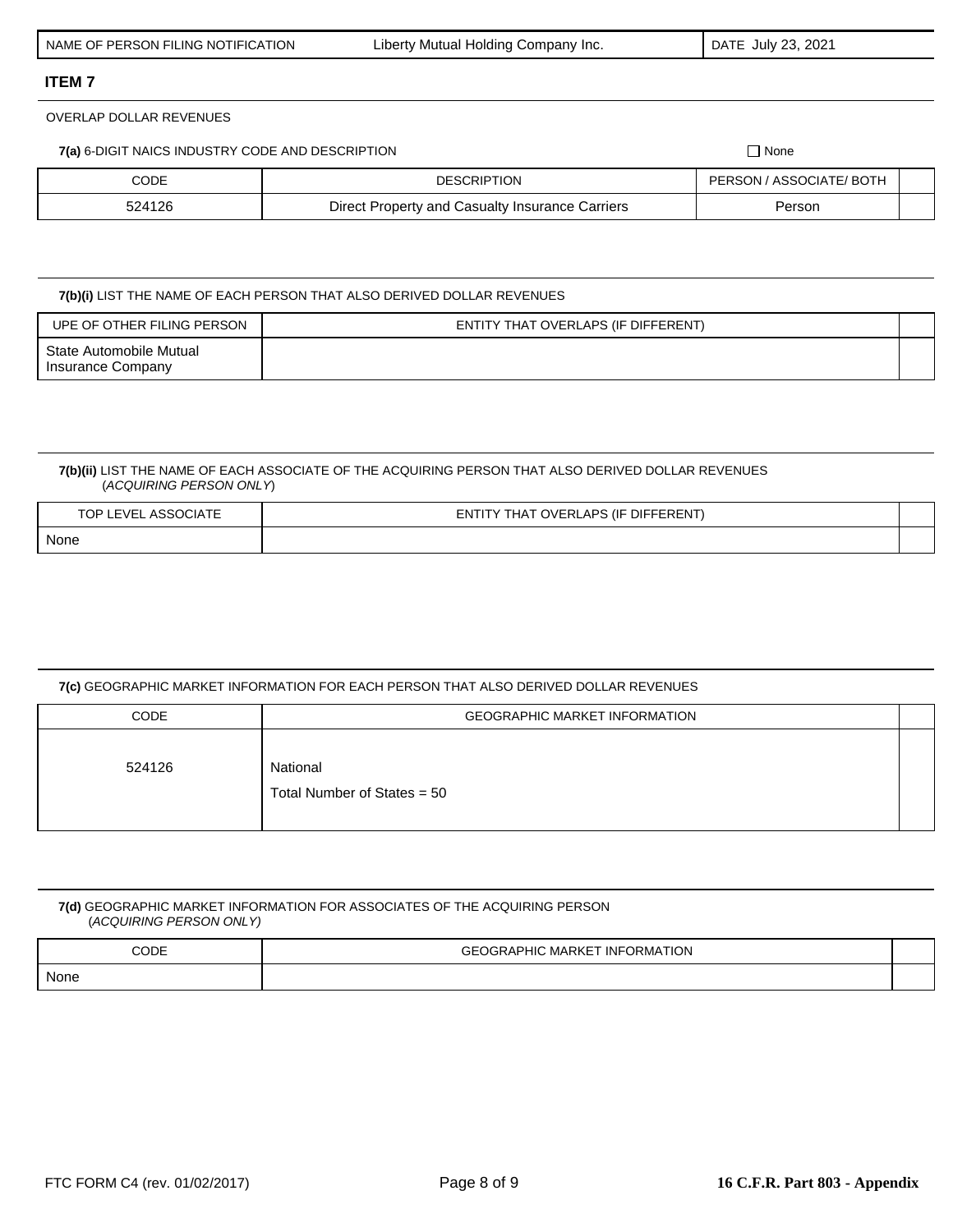PRIOR ACQUISITIONS *(ACQUIRING PERSON ONLY)*

| <b>NAICS Code</b>           | 524126 - Direct Property and Casualty Insurance Carriers |               |                                |                                  |
|-----------------------------|----------------------------------------------------------|---------------|--------------------------------|----------------------------------|
| <b>Acquired Entity</b>      | Ironshore Inc.                                           |               |                                |                                  |
| Former<br><b>HQ Address</b> | 141 Front Street<br><b>Hamilton</b><br>HM 19, Bermuda    |               |                                |                                  |
| <b>Acquisition Type</b>     | $\boxtimes$ Securities                                   | $\Box$ Assets | $\Box$ Non-Corporate Interests | Date of Acquisition: May 1, 2017 |
| <b>Notes</b>                |                                                          |               |                                |                                  |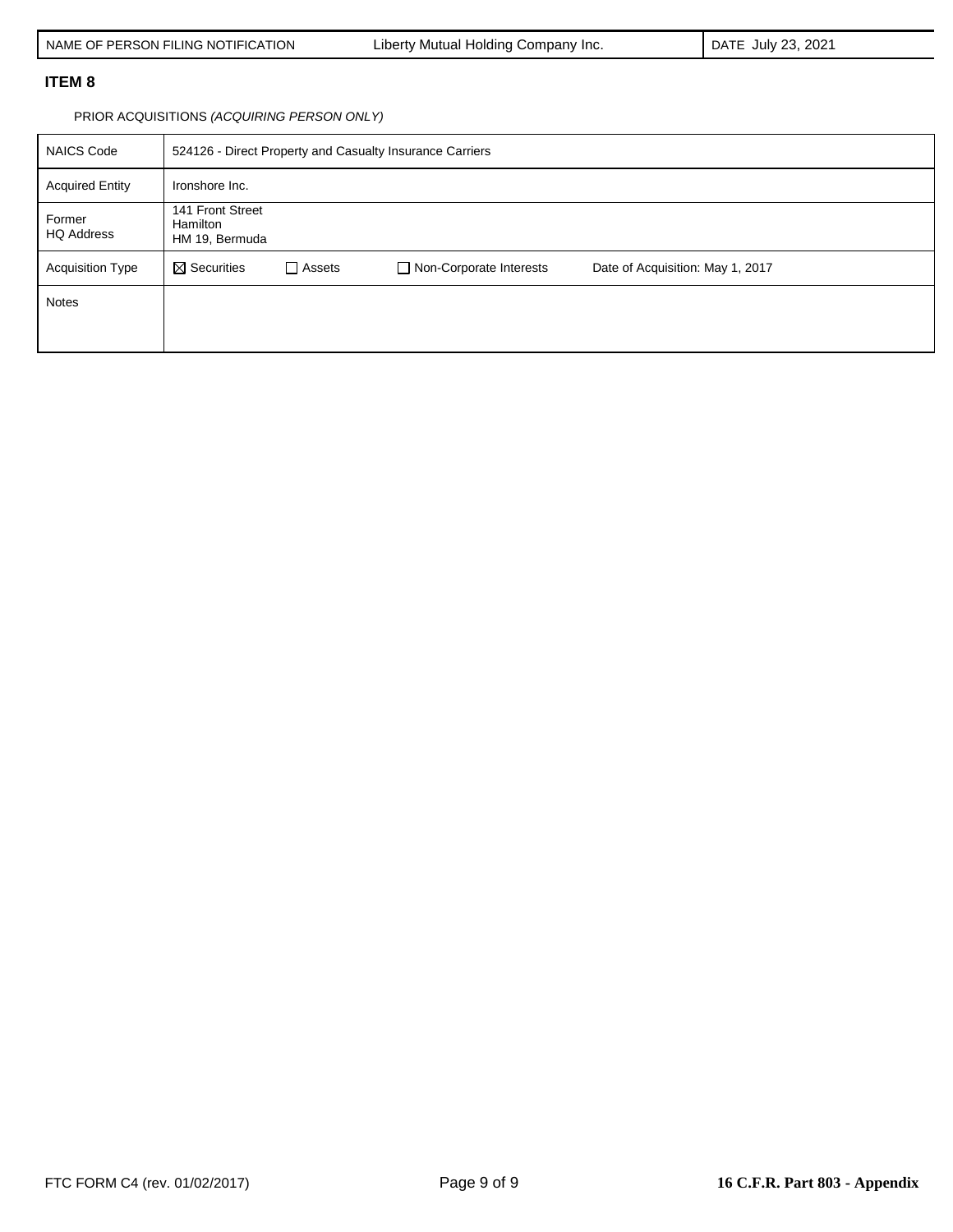| NAME OF PERSON FILING NOTIFICATION | Liberty Mutual Holding Company Inc. | DATE July 23, 2021 |
|------------------------------------|-------------------------------------|--------------------|
|------------------------------------|-------------------------------------|--------------------|

# **CERTIFICATION**

This NOTIFICATION AND REPORT FORM, together with any and all appendices and attachments thereto, was prepared and assembled under my supervision in accordance with instructions issued by the Federal Trade Commission. Subject to the recognition that, where so indicated, reasonable estimates have been made because books and records do not provide the required data, the information is, to the best of my knowledge, true, correct, and complete in accordance with the statute and rules.

| NAME (Please print or type)                                                                                                                                | <b>TITLE</b>               |
|------------------------------------------------------------------------------------------------------------------------------------------------------------|----------------------------|
| <b>Richard Quinlan</b>                                                                                                                                     | <b>Assistant Secretary</b> |
|                                                                                                                                                            |                            |
| <b>SIGNATURE</b>                                                                                                                                           | DATE                       |
| Pursuant to 28 U.S.C. § 1746, I declare under penalty of perjury under the laws of<br>the United States of America that the foregoing is true and correct. |                            |
| DocuSigned by:<br>Richard Ghunlan<br>x<br>ZEOE1A90E893400<br><b>SIGNATURE</b>                                                                              | July 23, 2021              |
|                                                                                                                                                            |                            |
|                                                                                                                                                            |                            |
|                                                                                                                                                            |                            |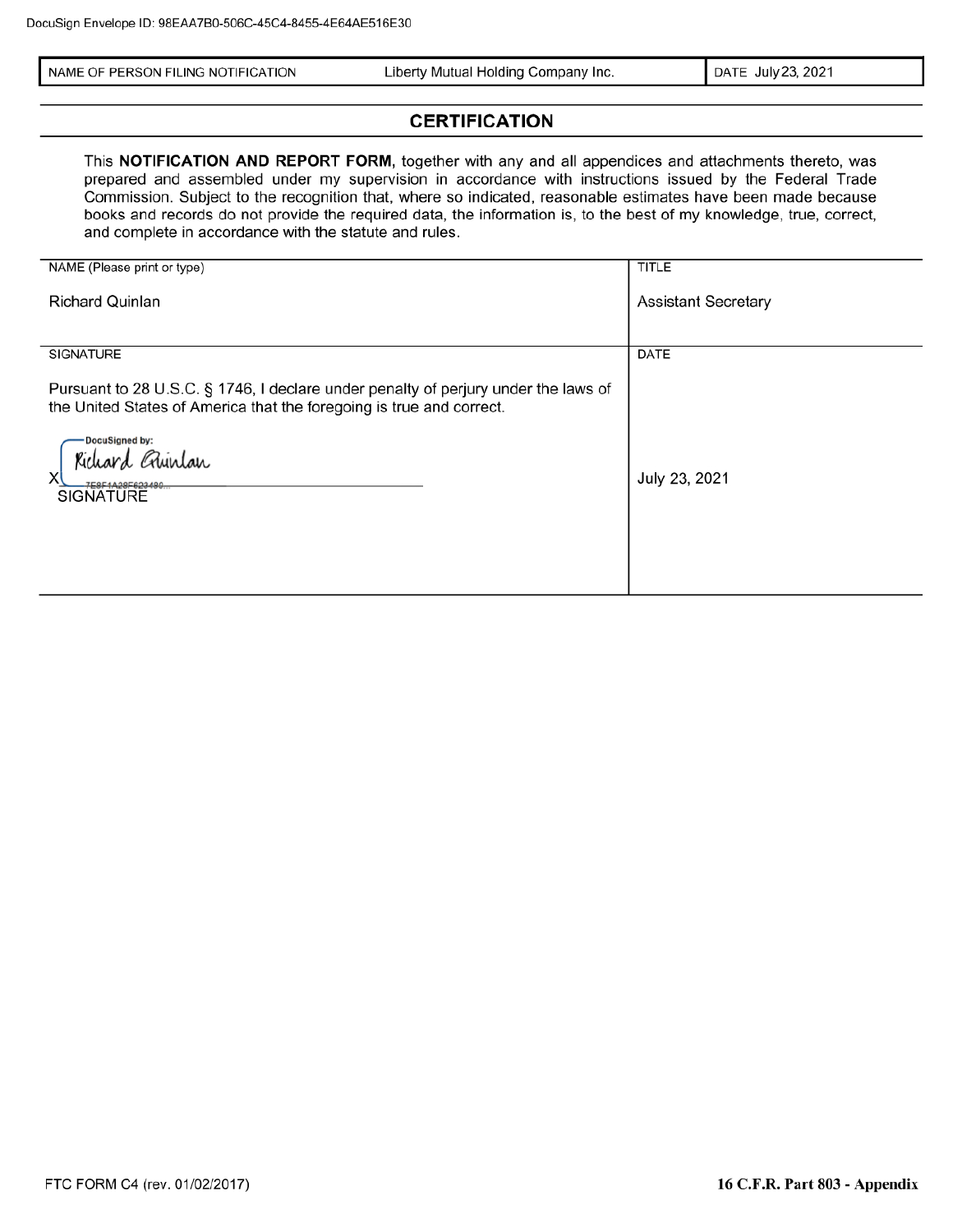|  | NAME OF PERSON FILING NOTIFICATION |
|--|------------------------------------|
|  |                                    |

Liberty Mutual Holding Company Inc. **DATE July 23, 2021** 

# **ENDNOTES**

| FNDNC<br>INL IF<br>∵ "MB∟. | $- - -$<br>TEM | $-\sqrt{2}$<br>)NO<br>- 181<br>◡◠▮ |  |
|----------------------------|----------------|------------------------------------|--|
|                            |                |                                    |  |